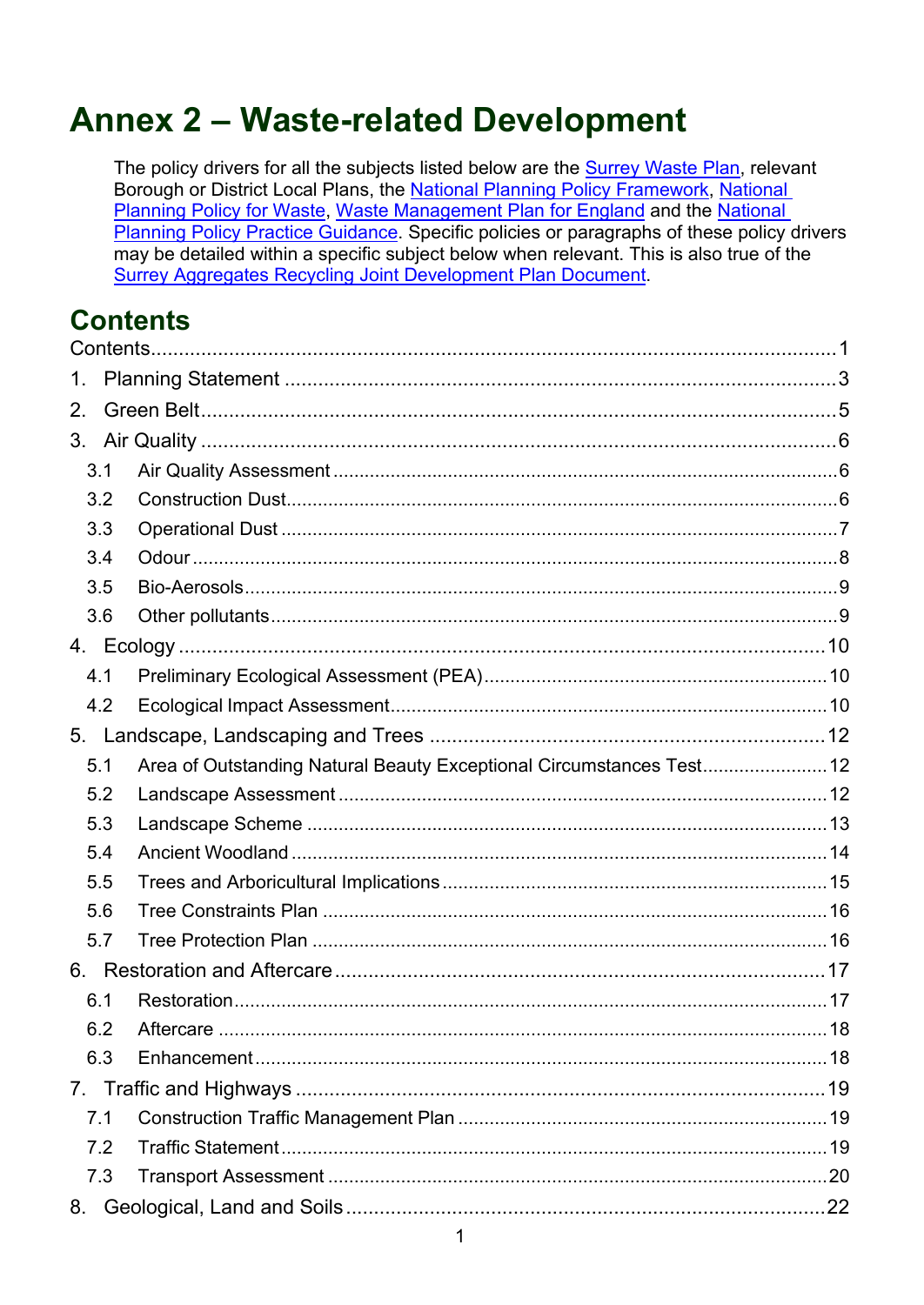| 8.1                                                                                |  |  |
|------------------------------------------------------------------------------------|--|--|
| 8.2                                                                                |  |  |
| 8.3                                                                                |  |  |
|                                                                                    |  |  |
| 9.1                                                                                |  |  |
| 9.2                                                                                |  |  |
| 9.3                                                                                |  |  |
| 10.                                                                                |  |  |
| 10.1                                                                               |  |  |
| 10.2                                                                               |  |  |
| 11.                                                                                |  |  |
| 11.1                                                                               |  |  |
| 11.2                                                                               |  |  |
| 11.3                                                                               |  |  |
| 11.4                                                                               |  |  |
| 12.                                                                                |  |  |
| 12.1                                                                               |  |  |
| 13.                                                                                |  |  |
| 13.1                                                                               |  |  |
| 13.2                                                                               |  |  |
| 13.3                                                                               |  |  |
| 14.                                                                                |  |  |
| 14.1                                                                               |  |  |
| Appendix 1: List of Planning Departments of Local Borough and District Councils in |  |  |
|                                                                                    |  |  |
|                                                                                    |  |  |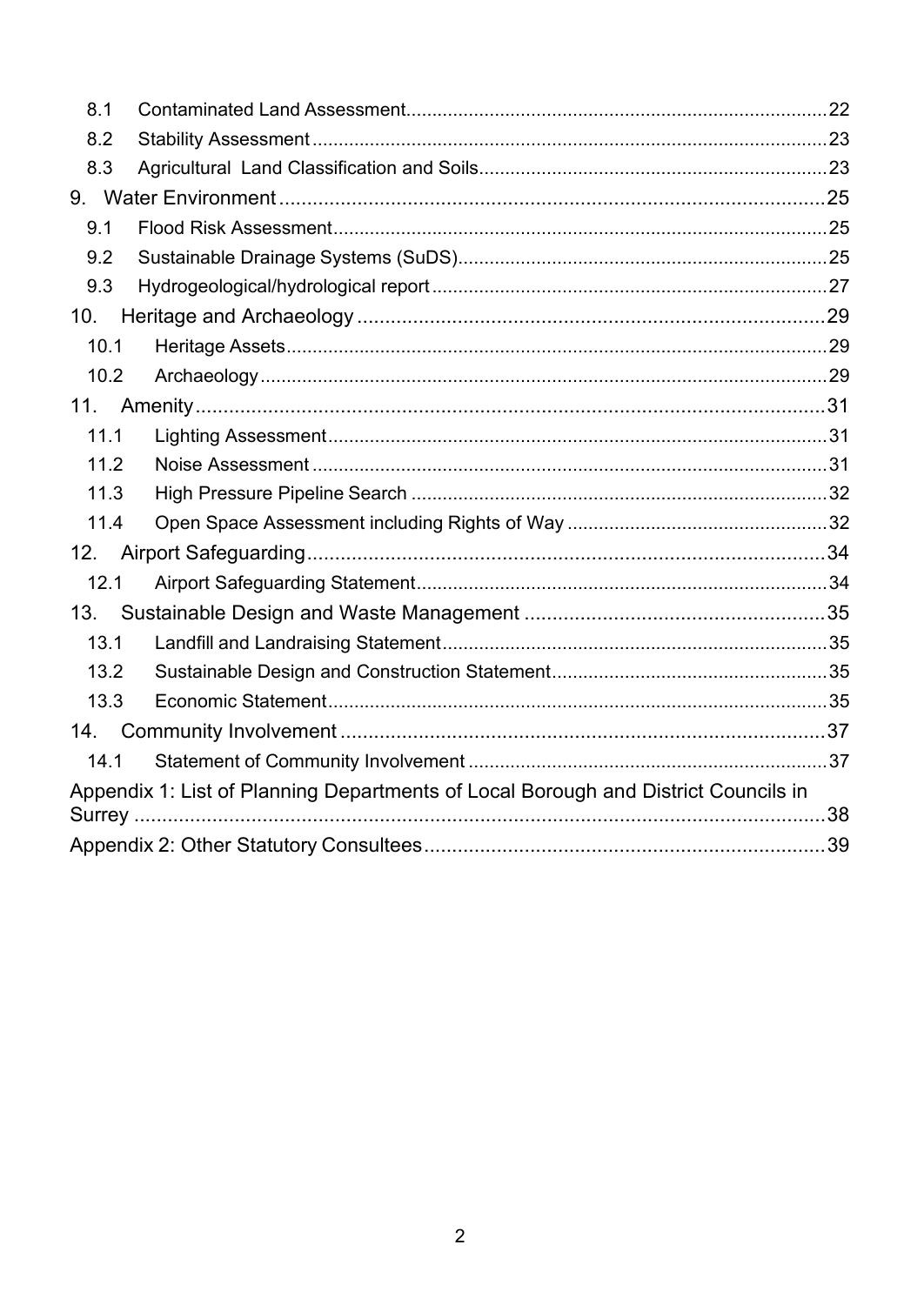# <span id="page-2-0"></span>**1.Planning Statement**

#### **Required for the following applications:**

All planning applications.

The extent of the information required will be site/planning application specific.

## **Policy and Guidance:**

- [Surrey County Council Waste Plan](https://www.surreycc.gov.uk/land-planning-and-development/minerals-and-waste/waste-plan)
- [Surrey Minerals Plan Core Strategy Development Plan Document including Surrey](https://www.surreycc.gov.uk/__data/assets/pdf_file/0007/81439/Adopted-Core-Strategy-Development-Plan-Document.pdf)  [Aggregates Recycling Joint DPD](https://www.surreycc.gov.uk/__data/assets/pdf_file/0007/81439/Adopted-Core-Strategy-Development-Plan-Document.pdf) (PDF)
- [Planning Practice Guidance: determining an application](https://www.gov.uk/guidance/determining-a-planning-application)
- [Waste Management Plan for England](https://www.gov.uk/government/publications/waste-management-plan-for-england)
- [EU Waste Framework Directive 2008/98/EC](http://ec.europa.eu/environment/waste/framework/)
- [The Environment Agency](https://www.gov.uk/government/organisations/environment-agency)
- [Department for Food, Environment and Rural Affairs \(DEFRA\)](https://www.gov.uk/government/organisations/department-for-environment-food-rural-affairs)
- **[Surrey County Council Annual Monitoring Report \(AMR\)](https://www.surreycc.gov.uk/land-planning-and-development/minerals-and-waste/performance-monitoring)**

#### **What you must provide:**

Where relevant the planning statement should set out the context and justification for the development, including:

- A site description setting out the physical features of the site and its surroundings.
- A description of any use, planning designations or physical constraints i.e. nearby housing.
- Context and need for the development. i.e. existing demand, projected future demand, expected throughput for the proposal and capacity, how the proposal would contribute towards identified need, predicted need and the waste hierarchy Information on the geology and topography of the site identifying where relevant land stability, water table levels, ground conditions including surface water drainage, heights and contours for the application site and surrounding area.
- Information on capacity/throughout of the proposal.
- Details on boundary treatment should include height, location and specification of screen bunds and fencing.
- Identification of any international, national and local environmental and planning designations and physical constraints applicable to the application site and surrounding land e.g. Special Protection Area (SPA), Special Area of Conservation (SAC), Sites of Special Scientific Interest (SSSI), highways, water courses, housing, Listed Buildings, Area of Outstanding Natural Beauty (AONB), public footpaths, Ancient Semi-Natural Woodland, Flood Zone(s) etc.;
- Identification and discussion of National planning guidance, Development Plan policy, and any other material considerations applicable to the proposal justifying why planning permission should be granted.
- Summaries of any supporting and technical information submitted as part of the application, including relevant key development criteria for preferred areas/areas of search identified in the Surrey Waste Plan and Aggregates Recycling Joint DPD for Minerals and Waste Plans.
- An assessment of the cumulative effect of the proposal in combination with other existing or permitted development in the vicinity.
- Where the proposal includes landfilling and landraising proposals should include the volume of imported material by origin and type (the total annual rate where possible) and void space capacity in metres cubed  $(m<sup>3</sup>)$ .

Details of consultations with the County Planning Authority and wider community [to include parish councils, resident associations and action groups]/statutory consultees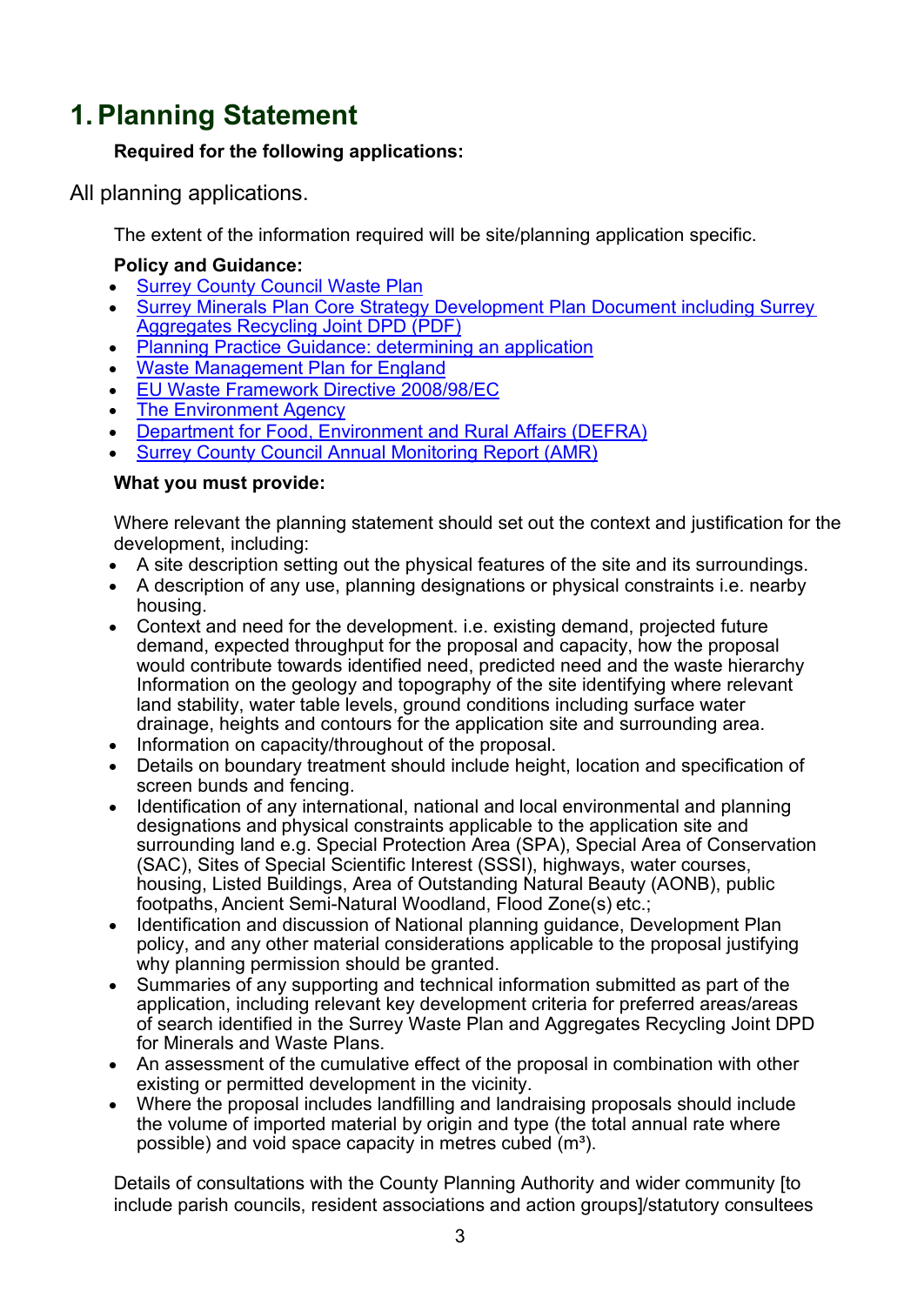undertaken prior to submission and to demonstrate that regard has been taken to ensure that individuals and hard to reach groups are not discriminated against because they share certain protected characteristics as set out in the [Equality Act 2010.](https://www.surreycc.gov.uk/council-and-democracy/finance-and-performance/equality-and-diversity/the-equality-act-2010)

Proposals may involve a combination of mineral and waste related development and if this is the case, the planning statement should address both. The subjects listed below can be incorporated within the Planning Statement or can be submitted as individual, supporting documents as appropriate.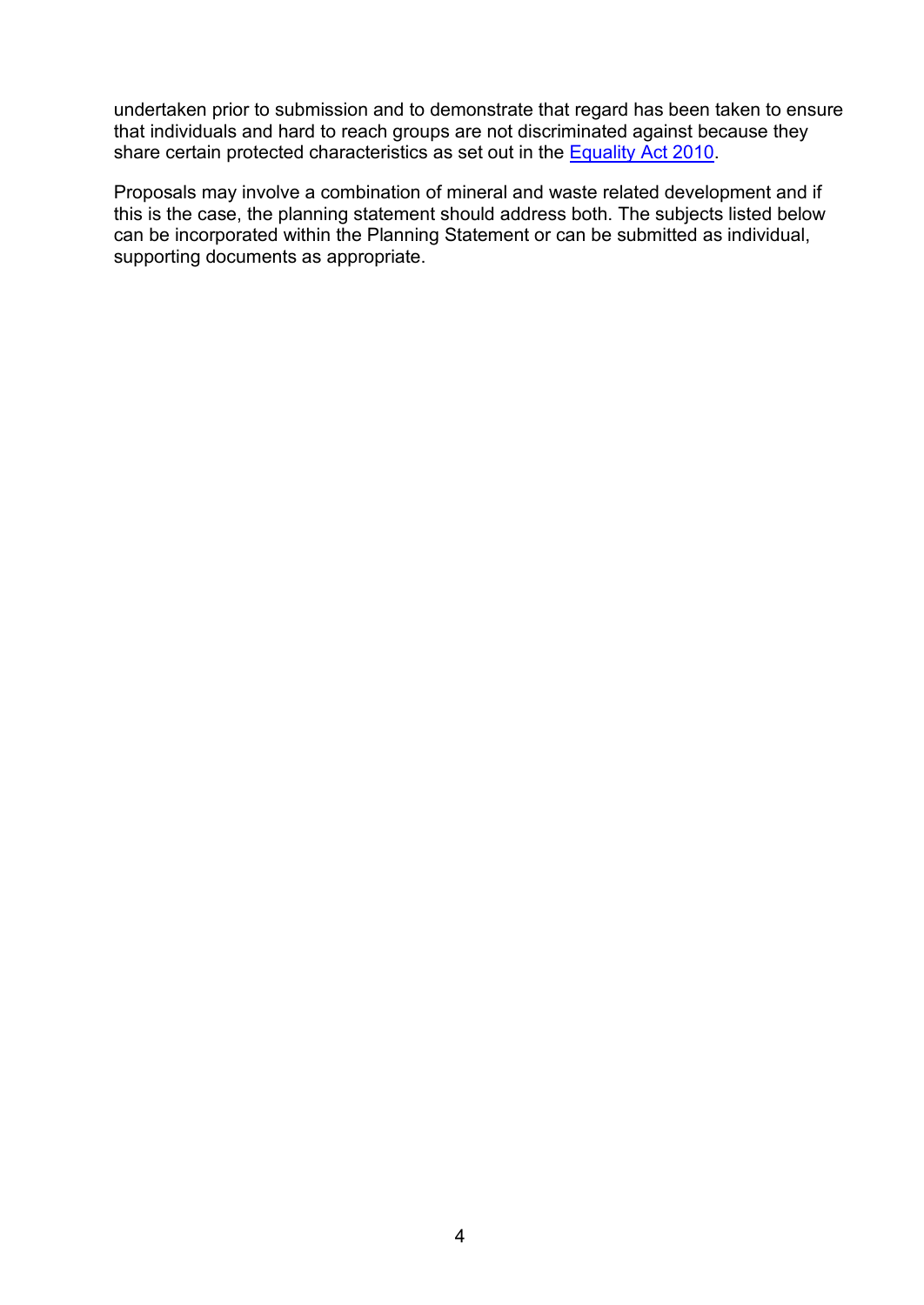# <span id="page-4-0"></span>**2. Green Belt Statement**

#### **Required for the following applications:**

Where the application site lies within the Green Belt and the proposal would be for inappropriate development.

#### **Policy and Guidance:**

- [National Planning Policy Framework: Protecting Green Belt Land \(PDF\)](https://assets.publishing.service.gov.uk/government/uploads/system/uploads/attachment_data/file/810197/NPPF_Feb_2019_revised.pdf)
- [Surrey Waste Plan: Core Strategy](https://www.surreycc.gov.uk/land-planning-and-development/minerals-and-waste/waste-plan)
- [Surrey Aggregates Recycling Joint \(DPD\)](https://www.surreycc.gov.uk/land-planning-and-development/minerals-and-waste/aggregates-recycling-joint-development-plan)
- [Surrey County Council Annual Monitoring Report \(AMR\)](https://www.surreycc.gov.uk/land-planning-and-development/minerals-and-waste/performance-monitoring)
- [Surrey County Council Local Aggregate Assessment](https://www.surreycc.gov.uk/land-planning-and-development/minerals-and-waste/performance-monitoring)
- [Surrey County Council Aggregates Monitoring Update](https://www.surreycc.gov.uk/land-planning-and-development/minerals-and-waste/performance-monitoring)
- [The County Planning Authority's Alternative Site Assessment advice note \(PDF\)](https://www.surreycc.gov.uk/__data/assets/pdf_file/0008/71747/AlternativeSiteAssessmentNote.pdf)

#### **What you must provide:**

Need to demonstrate factors that (alone or in combination) amount to very special circumstances which clearly outweighs harm by reason of inappropriateness and any other harm.

An alternative site assessment may be required to demonstrate why the proposal cannot be sited beyond the Green Belt.The alternative site assessment should cross refer to the County Planning Authority's Alternative Site Assessment advicenote.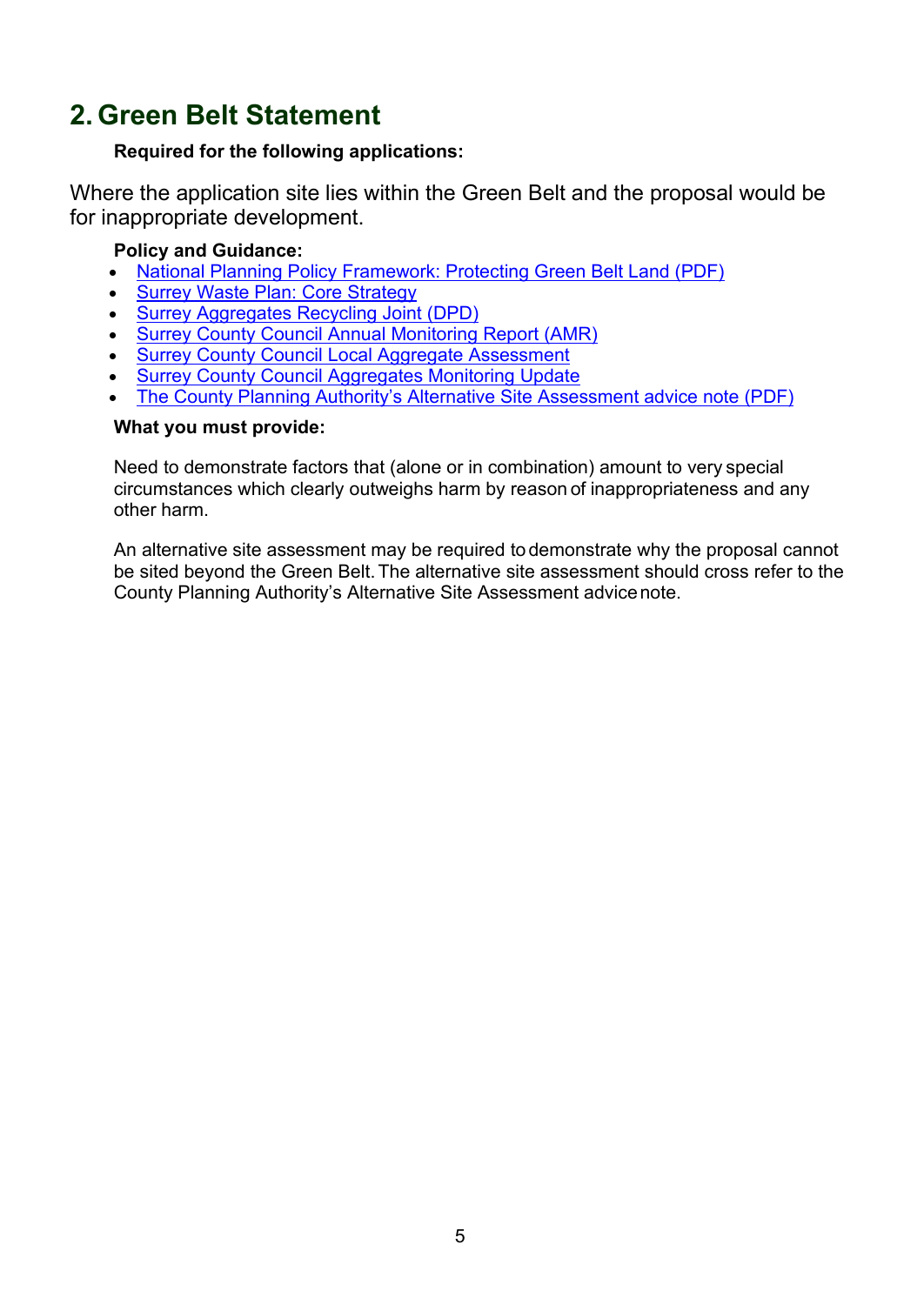# <span id="page-5-0"></span>**3. Air Quality**

# <span id="page-5-1"></span>**3.1 Air Quality Assessment**

## **Required for the following applications:**

Where development is to be located within or adjacent to an Air Quality Management Area (AQMA) or where the development is likely to generate significant vehicle movements as defined by the Environmental Protection UK (EPUK) - Institute of Air Quality Management (IAQM) guidance (or subsequent updates)

## **Policy and Guidance:**

- [Department for Environment Food,](http://www.defra.gov.uk/environment/quality/air/air-quality/laqm/guidance/) [and Rural Affairs policy guidance](http://www.defra.gov.uk/environment/quality/air/air-quality/laqm/guidance/) [and technical](http://www.defra.gov.uk/environment/quality/air/air-quality/laqm/guidance/)  [guidance.](http://www.defra.gov.uk/environment/quality/air/air-quality/laqm/guidance/)
- [Defra TG\(16\) guidance](https://laqm.defra.gov.uk/technical-guidance/)
- Environment Agency guidance
- [Planning Practice Guidance: Air quality](https://www.gov.uk/guidance/air-quality--3)
- [IAQM: Land-Use Planning and Development Control: Planning for Air Quality](http://www.iaqm.co.uk/text/guidance/air-quality-planning-guidance.pdf) (PDF)
- IAQM: guide to the assessment of air quality impacts on designated nature conservation sites (PDF)

## **What you must provide:**

Assessment of vehicle emission air quality impacts on local sensitive receptors, with mitigation measures and/or compensation measures identified. Traffic pollutants most likely to have local significance are nitrogen dioxide  $(NO<sub>2</sub>)$  and suspended particulate matter ( $PM_{2.5}$  and  $PM_{10}$ ). To be carried out in accordance with EPUK-IAQM and Defra TG(16) guidance. To cover impacts from vehicles at the construction phase and the operational phase whenever the indicative thresholds [indicative minimum threshold or HDV flows (AADT) of 25 within/adjacent to AQMA, or 100 elsewhere; LDV flows (AADT) of 100 within/adjacent to AQMA, or 500 elsewhere] inthe EPUK-IAQM guidance are to be exceeded.

# <span id="page-5-2"></span>**3.2 Construction Dust**

## **Required for the following applications:**

Where development is to be located within an AQMA.

Where development proposal is likely to generate dust and human and ecological sensitive receptors are within 350m from the site or within 100m from construction road route.

## **Policy and Guidance:**

- IAQM Guidance on the assessment of dust from demolition and construction (PDF) (Version 1.1 or subsequent revisions).
- [Planning Practice Guidance: Air quality](https://www.gov.uk/guidance/air-quality--3)
- [IAQM: Land-Use Planning and Development Control: Planning for Air Quality](http://www.iaqm.co.uk/text/guidance/air-quality-planning-guidance.pdf)  [\(PDF\)](http://www.iaqm.co.uk/text/guidance/air-quality-planning-guidance.pdf)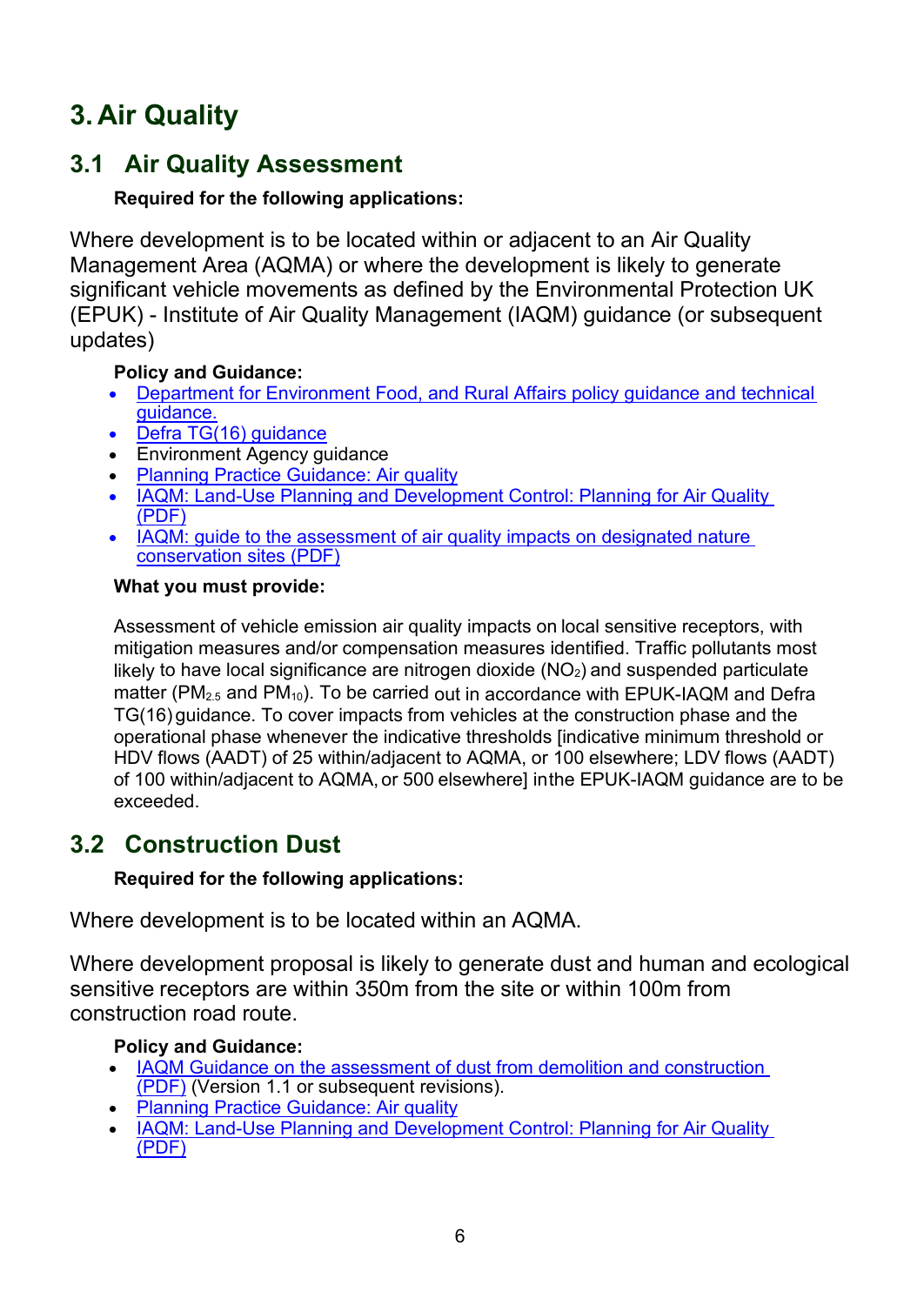#### **What you must provide:**

Construction-phase dust impacts should be assessed using a methodology based on the good-practice approach described in IAQM's *Guidance on the assessment of dust from demolition and construction* (version 1.1 or subsequent revisions), to estimate the impacts of both PM<sub>10</sub> and nuisance dust, together, through a singlerisk-based assessment procedure.

The controls and mitigation that will be applied to avoidadverse impacts should be stated, based on the same IAQMguidance.

Monitoring should be based on the separate IAQM *Guidance on Air Quality Monitoring in the Vicinity of Demolition and Construction Sites.*

# <span id="page-6-0"></span>**3.3 Operational Dust**

#### **Required for the following applications:**

A dust assessment is required for any waste developments where dust emissions are likely to arise. This can be expected to cover the applications involving screening, crushing, chipping, blending, grading, landraising, landfilling and construction.

The distance criteria in the IAQM *Guidance on the Assessment of Mineral Dust impacts for Planning: Screen the need for detailed assessment* specify whether the dust impact assessment should be a detailed one or a simple qualitative statement.

#### **Policy and Guidance:**

As construction dust, above, with additional:

• [IAQM, Guidance on the Assessment of Mineral Dust Impacts for Planning \(PDF\)](http://iaqm.co.uk/text/guidance/mineralsguidance_2016.pdf) (May 2016 or subsequent revisions)

#### **What you must provide:**

An assessment of the impact of dust on surrounding land users (receptors) is required. The assessment should be based on the IAQM approach described in *Guidance on the Assessment of Mineral Dust impacts forPlanning*. [Note: This guidance applies to the operational phases of mineral development however it is acknowledged that some waste sites share some common features with mineral activities and also construction activities.]

The assessment will need to cover nuisance dust deposition impacts; if there are sensitive receptors close by (within 1000m) then the assessment will also need to cover the impacts of suspended particulate matter  $(PM_{10})$ .

The assessment should state the controls and mitigation thatwill be applied to avoid adverse impacts, including wherenecessary: appropriate design and layout of the site; management of the site (e.g. Dust Management Plans); use of appropriate equipment; appropriate control and mitigation measures; andan appropriate scheme of on-going dust monitoring.

Surrey County Council has produced guidance for applicants on what it expects to form a suitable andsufficient dust assessment to support planning applications, the minimum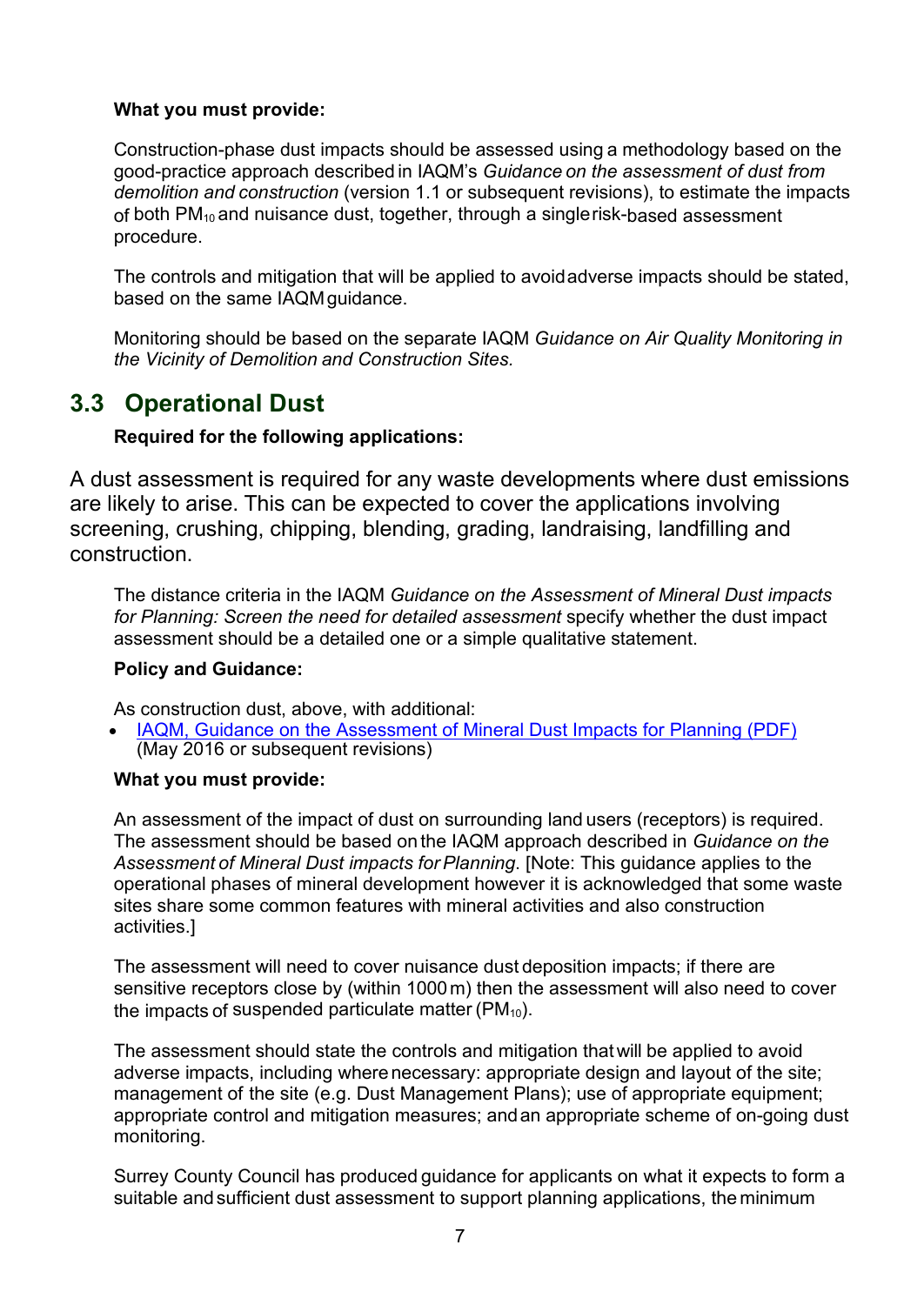contents of Dust Management Plans to minimise impacts, and the minimum contents of reports of dust monitoring results.

# <span id="page-7-0"></span>**3.4 Odour**

## **Required for the following applications:**

For proposals involving putrescible waste and composting within 250m of sensitive receptors e.g. housing, schools, retirement facilities etc.

Where the proposal is likely to impact upon sensitive receptors by way of odour.

## **Policy and Guidance:**

- [Guidance on the assessment of odour for planning \(IAQM\) \(PDF\)](http://www.iaqm.co.uk/text/guidance/odour-guidance-2014.pdf)
- [Odour Guidance for Local Authorities DEFRA \(PDF\)](https://www.gov.uk/government/uploads/system/uploads/attachment_data/file/69305/pb13554-local-auth-guidance-100326.pdf)
- [Good Practice and Regulatory Guidance on Composting and Odour Control for](https://mma.gob.cl/wp-content/uploads/2017/06/Good-Practice-and-Regulatory-Guidance-on-Composting-and-Odour-Control-for-Local-Authorities.pdf)  [Local Authorities, DEFRA \(PDF\)](https://mma.gob.cl/wp-content/uploads/2017/06/Good-Practice-and-Regulatory-Guidance-on-Composting-and-Odour-Control-for-Local-Authorities.pdf)
- [Odour Management Plans for Waste Handling Facilities Environment Agency](https://www.aquaenviro.co.uk/wp-content/uploads/2018/08/44-Nick-Sauer.pdf) [\(PDF\)](https://www.aquaenviro.co.uk/wp-content/uploads/2018/08/44-Nick-Sauer.pdf)
- **[Horizontal Guidance 4: Odour Management –](https://assets.publishing.service.gov.uk/government/uploads/system/uploads/attachment_data/file/296737/geho0411btqm-e-e.pdf) How to Comply with your** [Environmental Permit Environment Agency\(PDF\)](https://assets.publishing.service.gov.uk/government/uploads/system/uploads/attachment_data/file/296737/geho0411btqm-e-e.pdf)

## **What you must provide:**

An assessment of the impact of odour on surrounding sensitive receptors based on the accepted source-pathway-receptor conceptual model including:

- Existing baseline odour conditions (also including complaints history).
- The location of receptors and their relative sensitivities to odour.
- Details of the proposed activities and materials involved (including quantities, durations, methods of handling and storage etc.) and the resulting potential for generating odours including fugitive, diffuse, and point sources where relevant.
- Details of control/mitigation measures proposed (including management and engineering controls).
- A prediction of the likely odour impact from the proposed activity at relevant sensitive receptors based on the FIDOL factors (Frequency, Intensity, Duration, Offensiveness, Location/Sensitivity) and taking into account the following:
	- The likely magnitude of odour emissions (following implementation of proposed control/mitigation measures).
	- The effects of dispersion and dilution afforded by the pathway to the receptors and the resulting magnitude of odour that could result.
	- The meteorological characteristics at the site (particularly wind direction/speed) and the likely frequency of odour episodes that could result.
	- The potential cumulative odour effects with any other odours.
- Where odour effects are assessed as significant appropriate mitigation and control measures that would allow the proposal to proceed without causing significant loss of amenity.
- The residual odour impacts and their effects.

In accordance with the IAQM guidance on assessment of odour for planning, the applicant should justify the methodology used to make the prediction and that the approach they have used is of a depth and rigour consistent with the likely risk of adverse effects from odour. Likely methodologies include a simple qualitative (e.g. risk-matrix based), a semi-quantitative (e.g. radius of effect calculations) or a fully quantitative assessment (dispersion modelling).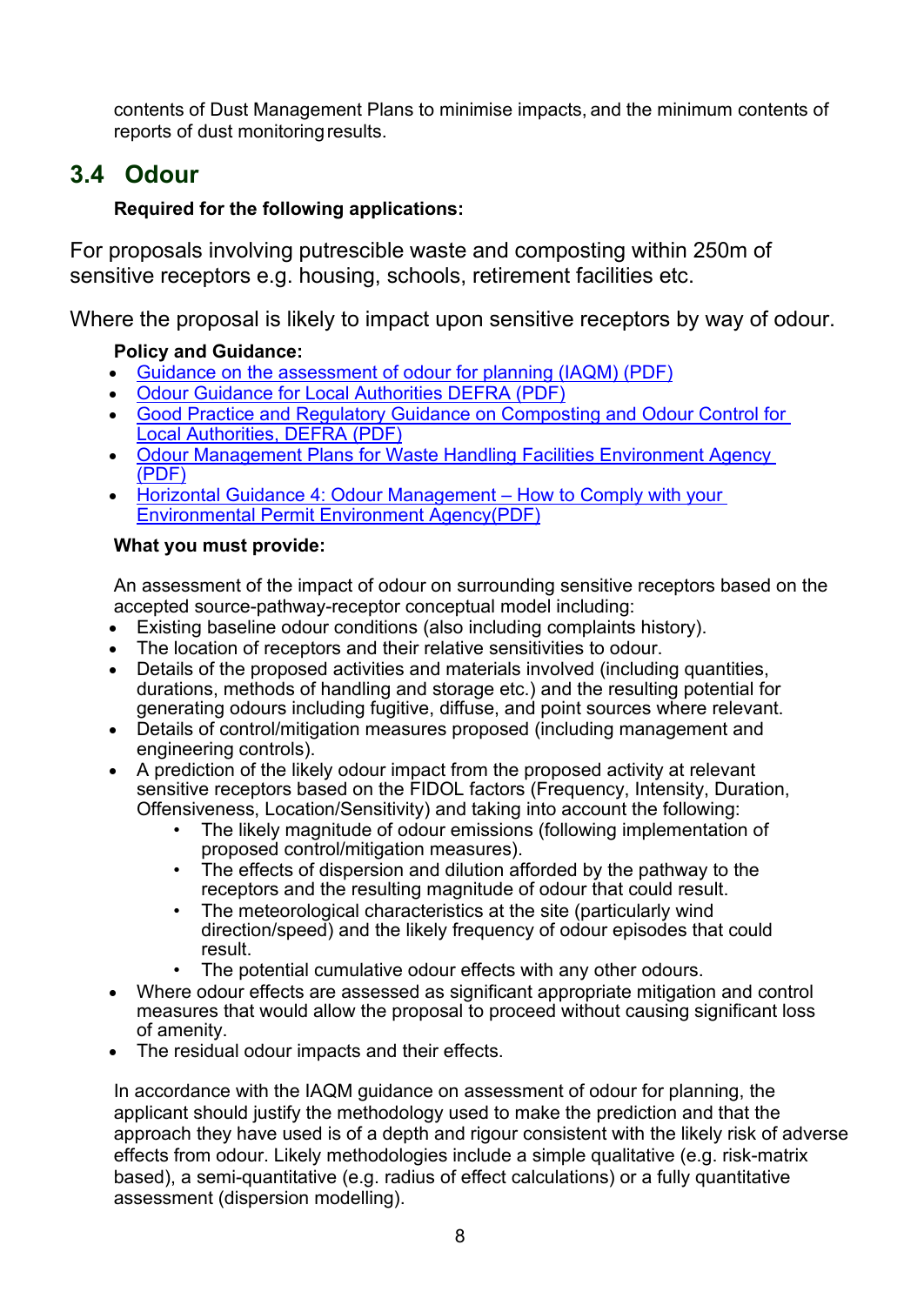The assessment should also describe the controls and mitigation that will be applied to avoid adverse impacts, including where necessary appropriate design and layout of the site, management of the site e.g. Odour Management Plans, use of appropriate equipment etc.

# <span id="page-8-0"></span>**3.5 Bio-Aerosols**

## **Required for the following applications:**

Required for the operational phase of any development where all of the following apply:

- Where the proposal involves the management of putrescible waste, or
- Has the potential to suspend biologically- active particles in the air and there are sensitive receptors to within 350m from the site boundaries e.g. such activities include, but are not necessarily limited to, composting facilities, anaerobic digestion, chipping or shredding activities, waste transfer stations, materials recycling facilities, active faces of landfill sites etc.

## **Policy and Guidance:**

- [Bio-aerosol Emission from Waste Composting and the Potential for Workers'](http://www.hse.gov.uk/research/rrpdf/rr786.pdf)  [Exposure Health and Safety Executive \(PDF\)](http://www.hse.gov.uk/research/rrpdf/rr786.pdf)
- [Guidance on the evaluation of Bio-aerosol Risk Assessment for Composting](https://core.ac.uk/download/pdf/140470.pdf)  [Facilities, Cranfield University \(PDF\)](https://core.ac.uk/download/pdf/140470.pdf)

#### **What you must provide:**

An assessment of the impact of bio-aerosols is required to predict whether they can and will be maintained no higher than acceptable levels for sensitive receptors.

The assessment is to be based upon a source-pathway-receptor approach having regard to relevant publications on bio-aerosols risk assessment e.g. from Defra, the Institute of Occupational Medicine, Cranfield University and the Environment Agency.

# <span id="page-8-1"></span>**3.6 Other pollutants**

## **Required for the following applications:**

Required for the operational phase where a proposal includes:

- Energy from waste.
- Combustion.
- Bio-mass boilers.
- Combined heat and power (CHP) schemes incorporating a biomass steam boiler ≥50 kWth.
- Other CHPs and centralised boilers≥450kWth gas boiler or 30kw CHP.

## **What you must provide:**

An assessment of the impact of other pollutants not specifically covered above in relation to surrounding sensitive receptors using suitable methodology and significance descriptors. The assessment should state the controls and mitigation that will be applied to avoid adverse impacts.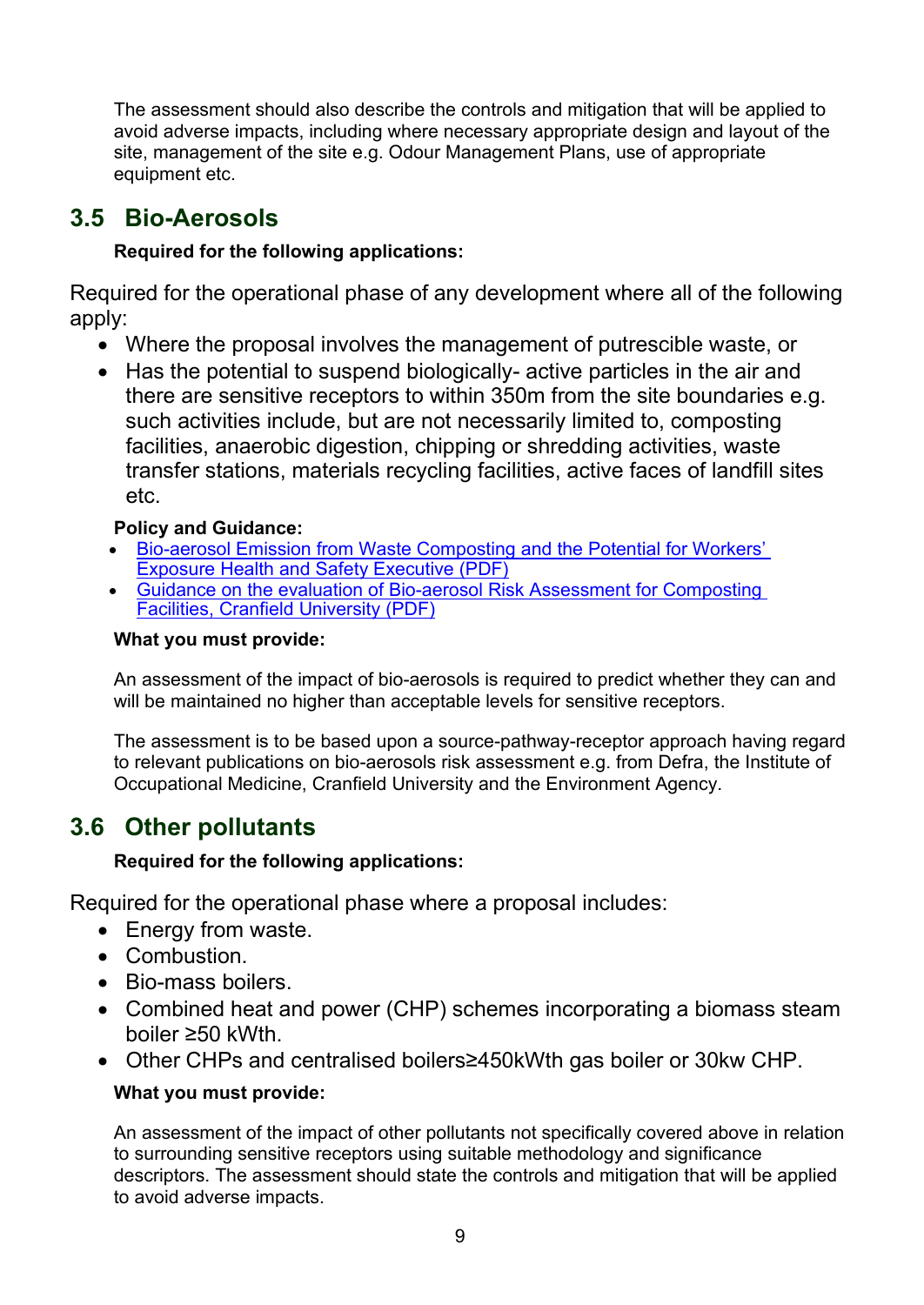# <span id="page-9-0"></span>**4.Ecology**

# <span id="page-9-1"></span>**4.1 Preliminary Ecological Assessment (PEA)**

## **Required for the following applications:**

Where the development is:

- likely to affect a designated site;
- in a Site of Special Scientific Interest (SSSI) Impact Risk Zone;
- 0.4 hectare or larger:
- within 100m of, or is likely to, affect a Priority Habitat or Species.

## **Policy and Guidance:**

- [Conservation of Habitats and Species Regulations 2010](http://www.legislation.gov.uk/uksi/2010/490/contents/made)
- [Surrey Biodiversity Information Centre](http://www.surreywildlifetrust.org/sbic)
- [Surrey Wildlife Trust](http://www.surreywildlifetrust.org/)
- [Chartered Institute of Ecology and Environmental Management](http://www.cieem.net/)
- Natural England [Standing advice for protected species](http://www.naturalengland.org.uk/ourwork/planningdevelopment/spatialplanning/standingadvice/default.aspx)
- Natural England [SSSI Impact Risk Zones \(PDF\)](https://magic.defra.gov.uk/Metadata_for_magic/SSSI%20IRZ%20User%20Guidance%20MAGIC.pdf)
- [MAGIC website](http://www.magic.gov.uk/)
- [Office of the Deputy Prime Minister \(ODPM\) Circular 06/2005 "Biodiversity and](https://www.gov.uk/government/publications/biodiversity-and-geological-conservation-circular-06-2005)  Geological Conservation – [statutory obligations and their impact within the](https://www.gov.uk/government/publications/biodiversity-and-geological-conservation-circular-06-2005)  [planning system" and the Good Practice Guide](https://www.gov.uk/government/publications/biodiversity-and-geological-conservation-circular-06-2005)
- BS 42020 Biodiversity Code of practice for planning and development
- [Planning Practice Guidance: Natural Environment](https://www.gov.uk/guidance/natural-environment)
- [Wildlife and Countryside Act 1981](http://www.legislation.gov.uk/ukpga/1981/69)
- [Conservation of Habitats and Species Regulations 2010](http://www.legislation.gov.uk/uksi/2010/490/contents/made)
- National Planning Policy Framework: Conserving and enhancing the natural [environment \(PDF\)](https://assets.publishing.service.gov.uk/government/uploads/system/uploads/attachment_data/file/810197/NPPF_Feb_2019_revised.pdf)

## **What you must provide:**

The PEA provides up-to-date information on habitats on the application site and links to other habitats, species present (or likely to be present), likely impacts,mitigation and enhancement opportunities. A PEA should also provide an assessment and demonstration of biodiversity net gain, on or offsite. For all but the most minor applications, the PEA should include the results of a search from the Surrey Biodiversity Information Centre. If the PEA has recommendations that further surveys should be carried out, the results of these must be included with the submission documents.

It is expected that surveys, data collection and analysis follow the guidance in BS 42020.

# <span id="page-9-2"></span>**4.2 Ecological Impact Assessment**

## **Required for the following applications:**

Where the development would:

- Affect natural or semi- natural habitats.
- Require a protected species survey.
- For the demolition or works in the roof space of buildings which may be used by bats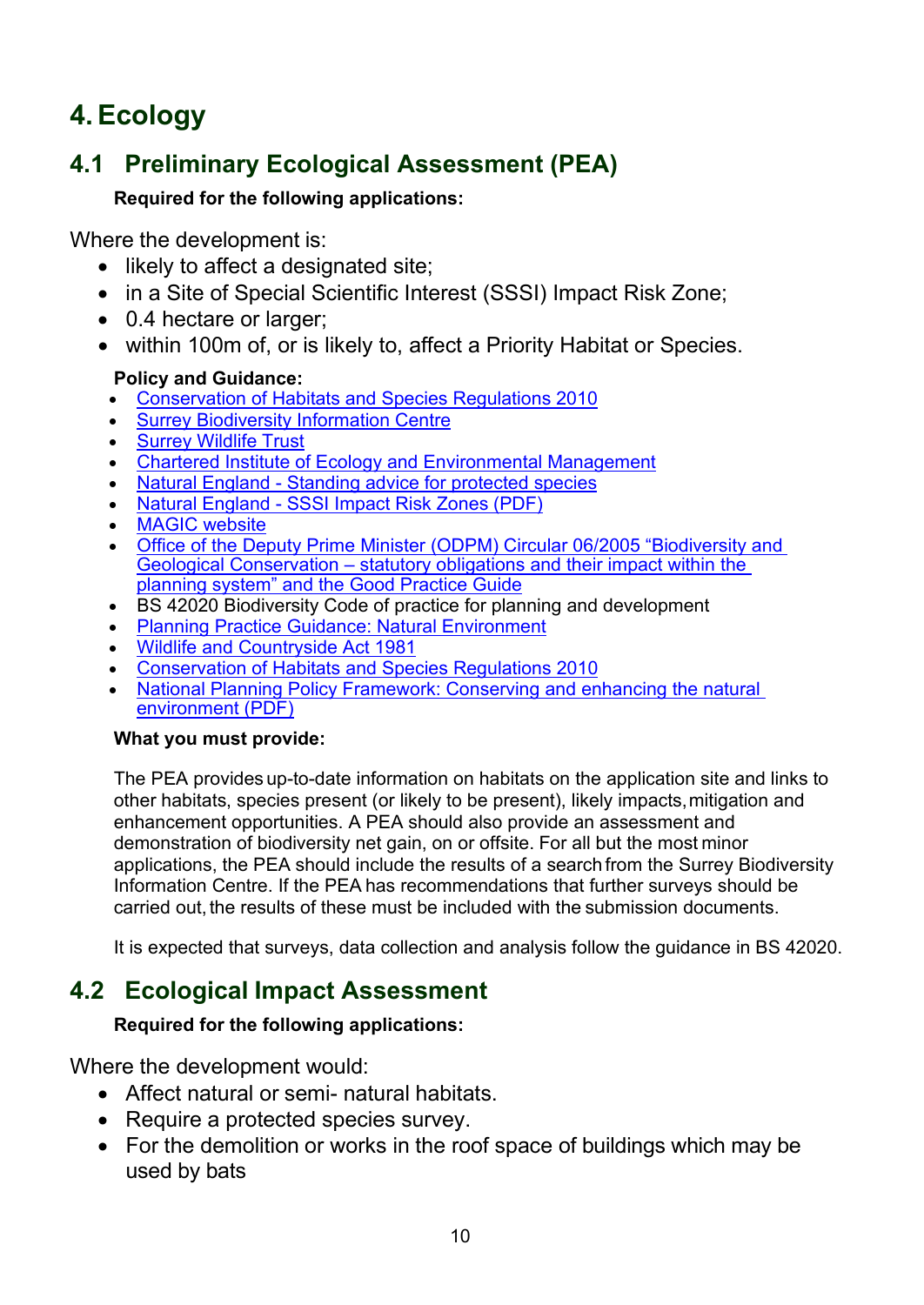#### **Policy and Guidance:**

Same as PEA, above

#### **What you must provide:**

Where the PEA identifies the need for habitat and species surveys, these need to be carried out and assessed in an Ecological Impact Assessment (EcIA) to establish their presence/absence, the population levels, likely impacts and scheme of mitigation and compensation. The EcIA should follow the CIEEM Guidelines for Ecological Impact Assessment. Measures for mitigation, compensation and net gain should be set out in a Biodiversity Mitigation Plan in a way that enables them to be covered by condition.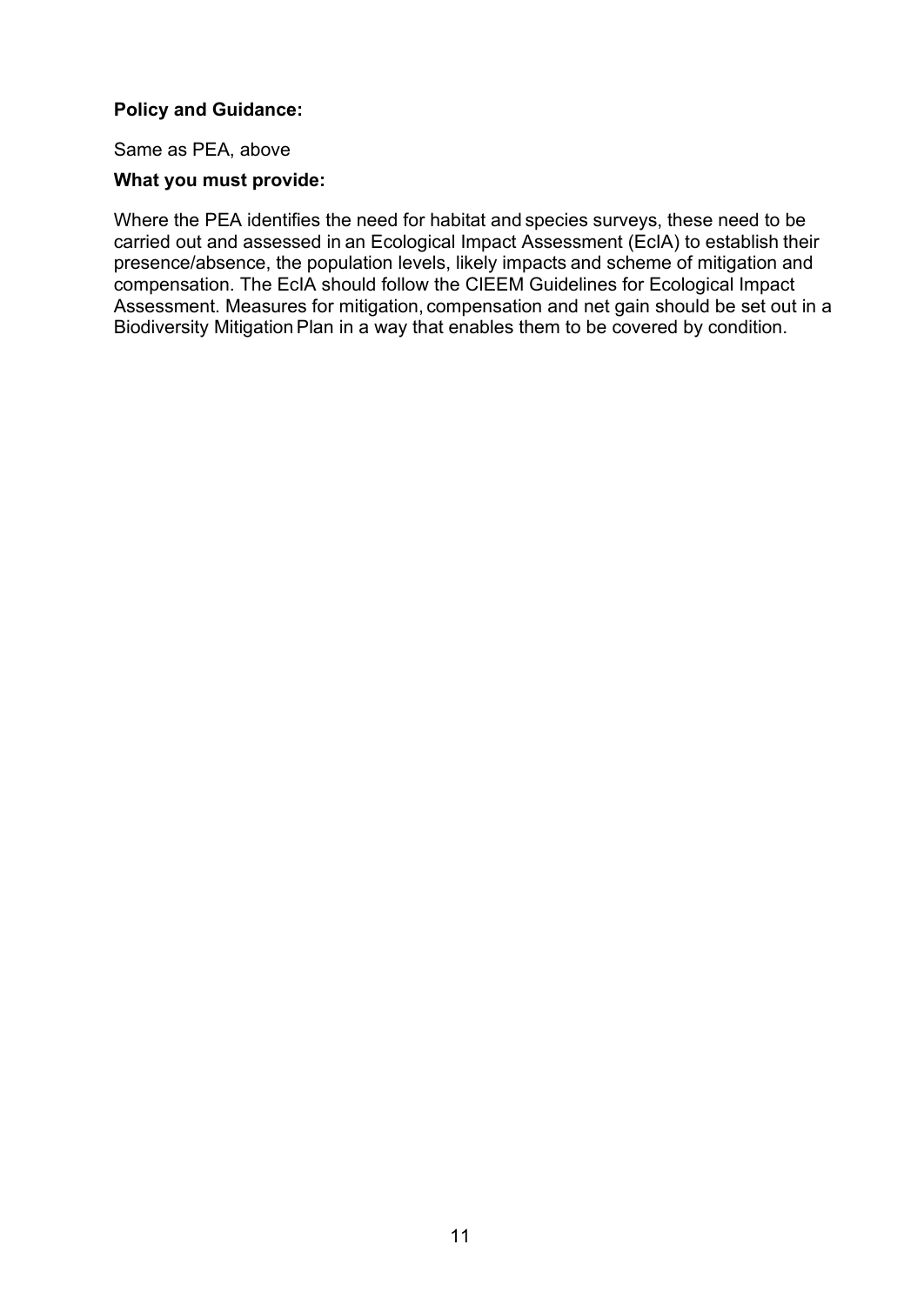# <span id="page-11-0"></span>**5. Landscape, Landscaping and Trees**

## <span id="page-11-1"></span>**5.1 Area of Outstanding Natural Beauty Exceptional Circumstances Test**

### **Required for the following applications:**

For major development within an Area of Outstanding Natural Beauty (AONB). Note: There is no definition of major for development in the AONB – it is a matter for the decision maker to determine whether a proposed development in the AONB context is major development.

#### **Policy and Guidance:**

- [National Planning Policy Framework: Conserving and enhancing the natural](https://assets.publishing.service.gov.uk/government/uploads/system/uploads/attachment_data/file/810197/NPPF_Feb_2019_revised.pdf)  [environment \(PDF\)](https://assets.publishing.service.gov.uk/government/uploads/system/uploads/attachment_data/file/810197/NPPF_Feb_2019_revised.pdf)
- [Surrey Hills AONB Management Plan](http://www.surreyhills.org/board/management-plan-2014-2019/)
- [High Weald AONB Management Plan](http://www.highweald.org/high-weald-aonb-management-plan.html)
- [Surrey Landscape Character Assessment](https://www.surreycc.gov.uk/land-planning-and-development/countryside/strategies-action-plans-and-guidance/landscape-character-assessment)
- Landscape Character Areas for the AONBs on [Surrey Interactive Map](https://www.surreycc.gov.uk/land-planning-and-development/interactive-map)

#### **What you must provide:**

An assessment of:

- The need for the development including in terms of any national considerations; and the impact of permitting it, or refusing it, upon the local economy.
- The cost of, and scope for, developing elsewhere outside the designated area, or meeting the need for it in some other way.
- Any detrimental effect on the environment, the landscape and recreational opportunities, and the extent to whichthat can be moderated.
- The impact of the proposal on the setting of the AONB

# <span id="page-11-2"></span>**5.2 Landscape Assessment**

## **Required for the following applications:**

Planning applications that require an EIA [Environmental Impact Assessment as required under the Environmental Impact Assessment (England) Regulations 2017].

Planning Applications that are within or visible from the High Weald AONB or Surrey Hills AONB

All planning applications for development which could have an effect on an existing landscape scheme.

## **Policy and Guidance:**

- [The Landscape Institute](https://www.landscapeinstitute.org/) including relevant published Technical Guidance and Technical Advice
- Guidelines for Landscape and Visual Impact Assessment (Third Edition)
- Landscape Character Assessment Guidance for England and Scotland and topic papers on [Natural England](http://www.naturalengland.org.uk/) website
- [Surrey Landscape Character Assessment](https://www.surreycc.gov.uk/land-planning-and-development/countryside/strategies-action-plans-and-guidance/landscape-character-assessment)
- Surrey Historic Landscape Character Assessment on **Surrey Interactive Map**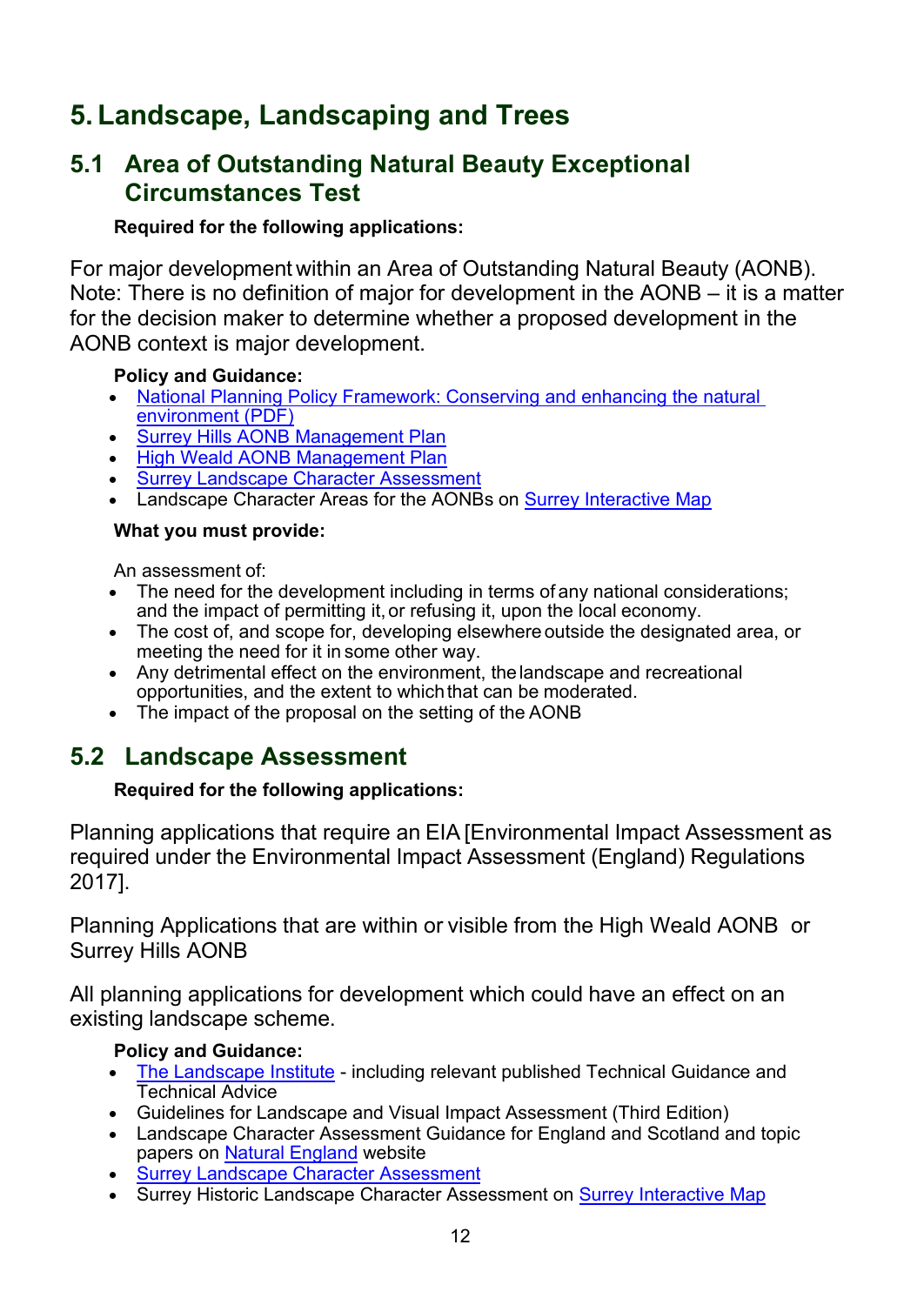- [High Weald AONB Management Plan](http://www.highweald.org/high-weald-aonb-management-plan.html)
- [Surrey Hills AONB Management Plan](http://www.surreyhills.org/board/management-plan-2014-2019/)
- [National Planning Practice Guidance for Natural Environment: landscape](https://www.gov.uk/guidance/natural-environment#landscape)  [assessment](https://www.gov.uk/guidance/natural-environment#landscape)
- BS5837:2012 Trees in Relation to Construction Recommendations
- BS5845:2014 Trees: from nursery to independence in the landscape Recommendations

#### **What you must provide:**

Assessments should be informed by County, District and Borough landscape and townscape character assessments, Conservation Area Assessments, landscape or nature conservation designations, AONB management plans, Listed Buildings, Historic Parks and Gardens, Scheduled Monuments or other heritage assets, and existing landscape features.

Photographs, visualisations and photomontages to be provided as appropriate.

The assessment should help determine whether further details or mitigation measures in the form of a landscape scheme or other compensation will be required (potentially see below).

Landscape and visual impact assessments must consider the impact from a range of heights, ridges, hillsides and valleys including plans which show the surrounding contours and topography with a discussion on the impacts.

## <span id="page-12-0"></span>**5.3 Landscape Scheme**

#### **Required for the following applications:**

All applications where landscape mitigation, compensation, or restoration is required.

#### **Policy and Guidance:**

- [Surrey Landscape Character Assessment](https://www.surreycc.gov.uk/land-planning-and-development/countryside/strategies-action-plans-and-guidance/landscape-character-assessment)
- Advice can be sought from the County Landscape Architect
- BS 5845:2014 Trees: from nursery to independence in the landscape Recommendations
- Current Government biosecurity guidance and regulations. See DEFRA/APHA/Forestry Commission websites

#### **What you must provide:**

A landscape scheme should show how the proposal reflects the landscape assessment, and/or is informed by, the existing features and landscape character both within, and in the vicinity of, the site. A scheme should be based on evidence including soil and ecological surveys and include written and schematic plans, providing details of hard and soft landscaping, existing vegetation to be retained, and arrangements for future maintenance and long term management.

A landscape management plan should consist of a plan showing management compartments for each landscape type or feature, and a report with descriptions of each landscape type of feature, management objectives, prescriptions and annual operations, a matrix indicating timing of annual operations, and responsibilities and timescales for implementation, monitoring and review. For larger and more complex applications a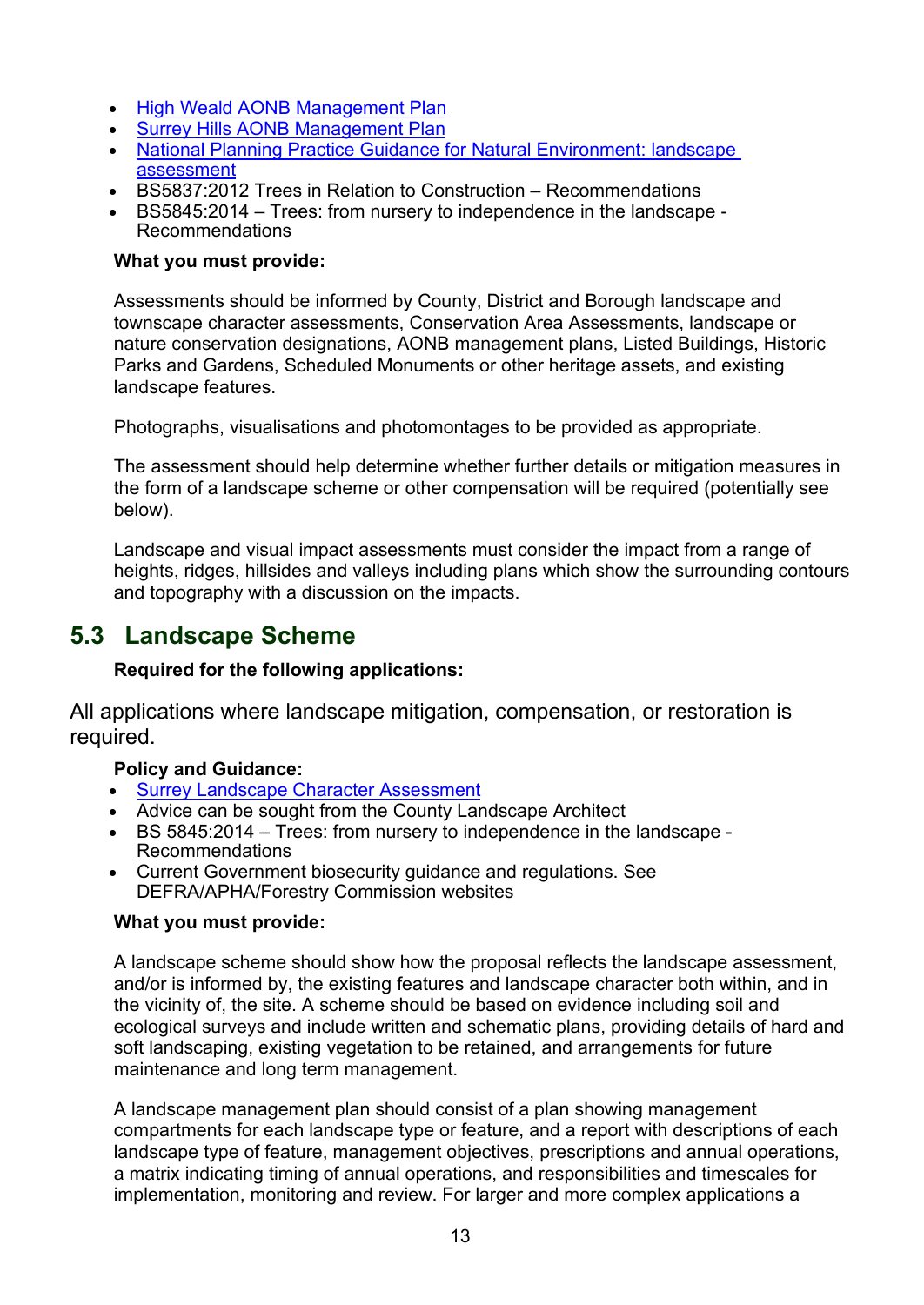Landscape and Ecology Management Plan (LEMP) may be required for nature conservation based restoration schemes and usually for a 25 year period (5 years aftercare plus 20 years management).

Where relevant it should include landscape/habitat restoration and enhancement and new landscape features to compensate for those lost to development.

Where new planting is proposed [this should be native species of local provenance and that species such as Ash and Elm should be avoided where possible] the application should provide as a minimum, a schedule of plants, noting species, plant or stock size, and proposed spacing, numbers or planting densities, notes on cultivation, and timing of planting. Other information that should be provided may include:

- Proposed finished ground levels or contours; sections.
- A soil management strategy where significant earthworks are required.
- Means of enclosure; fences and boundary treatments.
- Protection measures for existing and new planting.
- Tree pit size, protection, staking/guying.
- Extent and provision of all construction operations, including site compounds, temporary haul roads or access points; and Construction Method Statement
- Access and Car parking layouts.
- Services.
- Implementation timetables.
- Biosecurity including the sourcing of new trees and shrub stock.

Where new trees are proposed, to ensure planted treesbecome successfully established, applicants will be required to organise and outline suitable post planting maintenance arrangements that includes regular scheduled watering. In determining the maintenance details required and submitted, reference willbe made to BS8545: 2014 "*Trees: from nursery to independencein the landscape. Recommendations*" annexes G1 andG2.

# <span id="page-13-0"></span>**5.4 Ancient Woodland**

## **Required for the following applications:**

Where development is to take place in an ancient woodland or within 500m of the boundary of an ancient woodland as shown on the Surrey Inventory of Ancient Woodland.

**Note** this also applies to **'aged' or 'veteran' trees** on site or within 100m

## **Policy and Guidance:**

- [National Planning Policy Framework: Conserving and enhancing the natural](https://assets.publishing.service.gov.uk/government/uploads/system/uploads/attachment_data/file/810197/NPPF_Feb_2019_revised.pdf)  [environment \(PDF\)](https://assets.publishing.service.gov.uk/government/uploads/system/uploads/attachment_data/file/810197/NPPF_Feb_2019_revised.pdf)
- [Natural England and Forestry Commission Standing Advice on Ancient Woodland](https://www.gov.uk/guidance/ancient-woodland-and-veteran-trees-protection-surveys-licences)  [and veteran trees](https://www.gov.uk/guidance/ancient-woodland-and-veteran-trees-protection-surveys-licences)
- [Surrey Ancient Woodland Inventory](https://www.surreycc.gov.uk/land-planning-and-development/countryside/woodlands/surveys)
- **[Surrey Interactive Map](https://www.surreycc.gov.uk/land-planning-and-development/interactive-map)**
- **Surrey [Biodiversity Information Centre](http://www.surreywildlifetrust.org/SBIC)**
- [Surrey historic and landscape character assessments & Historic Environment](https://www.surreycc.gov.uk/land-planning-and-development/historical-planning/historic-environment-record)  [Record](https://www.surreycc.gov.uk/land-planning-and-development/historical-planning/historic-environment-record)
- [The Forestry Commission](https://www.gov.uk/guidance/planning-applications-affecting-trees-and-woodland)
- [Natural England](https://www.gov.uk/government/organisations/natural-england)
- [Woodland Trust](https://www.woodlandtrust.org.uk/)
- [Veteran Trees: A Guide to Good Management](http://publications.naturalengland.org.uk/publication/75035)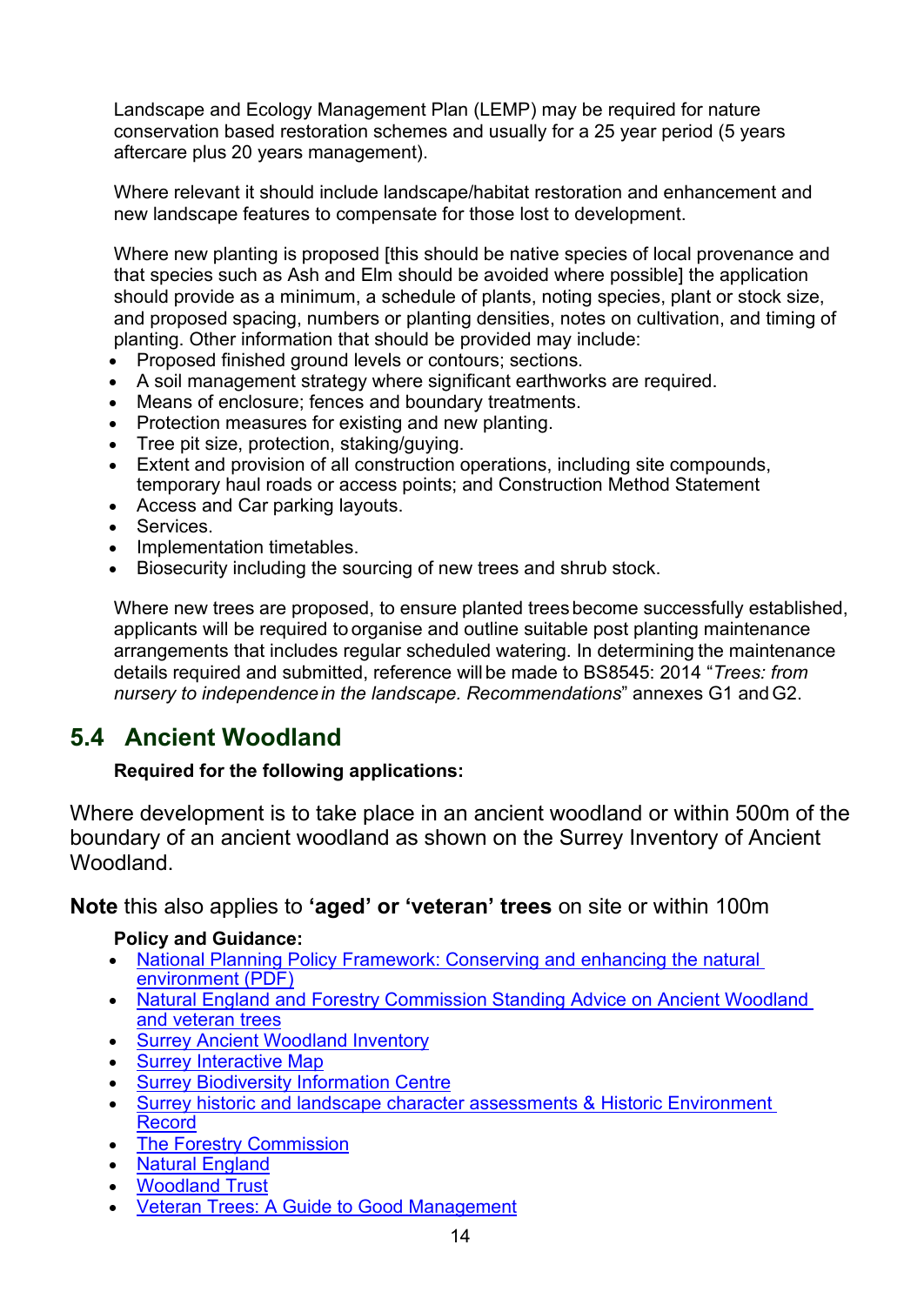#### **What you must provide:**

An impact assessment to be provided. To consist of an appraisal of the biodiversity and historic features of the ancient woodland or veteran tree(s) and an assessment of how they are affected by the development. This assessment should include ecological and historic surveys.

Ecological surveys should follow [terrestrial habitats guidance](http://www.cieem.net/habitats-terrestrial) approved by the Chartered Institute of Ecology and Environmental Management (CIEEM).

The assessment will need to cover direct impacts on the habitat(s), species and archaeological features, as well as secondary impacts resulting from changes in air, soil and water quality, disturbance or fragmentation.

The assessment should state the controls and mitigation, including a 250m buffer zone between the development and the edge of the ancient woodland and veteran trees that will be applied to avoid adverse effects. Tree surveys should be in accordance with guidance in British Standard BS:5837 2012 'Trees in relation to demolition, design and development'.

# <span id="page-14-0"></span>**5.5 Trees and Arboricultural Implications**

#### **Required for the following applications:**

All development proposals where there are trees, woodland or hedgerows (protected by a tree preservation order or not) either on, or adjacent to, the application site and which could be influenced or be affected by the development.

The full sequence of events might not be applicable in all instances.

#### **Policy and Guidance:**

- Where relevant, the [Hedgerows Regulations 1997](http://www.naturalengland.org.uk/ourwork/regulation/hedgeregs/default.aspx)
- A tree survey should be carried out by a suitably qualified and experienced Arboriculturist to British Standard BS:5837: 2012 'Trees in Relation to Construction – Recommendations'. Each surveyed tree will be categorised according to the cascade chart for tree quality assessment, Table 1 of the standard.
- [National Planning Policy Guidance: Tree Preservation Orders](https://www.gov.uk/guidance/tree-preservation-orders-and-trees-in-conservation-areas)
- BS5837:2012 Trees in relation to design, demolition and construction. Recommendations.
- BS3998:2010 Tree work: Recommendations
- BS8545:2014 Trees: from nursery to independence in the landscape. Recommendations.
- Arboricultural [Association's directory of registered consultants](http://www.trees.org.uk/)

#### **What you must provide:**

An Arboriculture Impact Assessment that evaluates the direct and indirect effects of the proposal including mitigation and compensatory measures where necessary to include a tree survey of trees on or adjacent to the site. The assessment will take account of the effects of any tree loss required to implement the development and any potentially damaging activities proposed in the vicinity of retained trees.

Impact of the proposals access, working space and provision for the storage of materials should also be taken into account.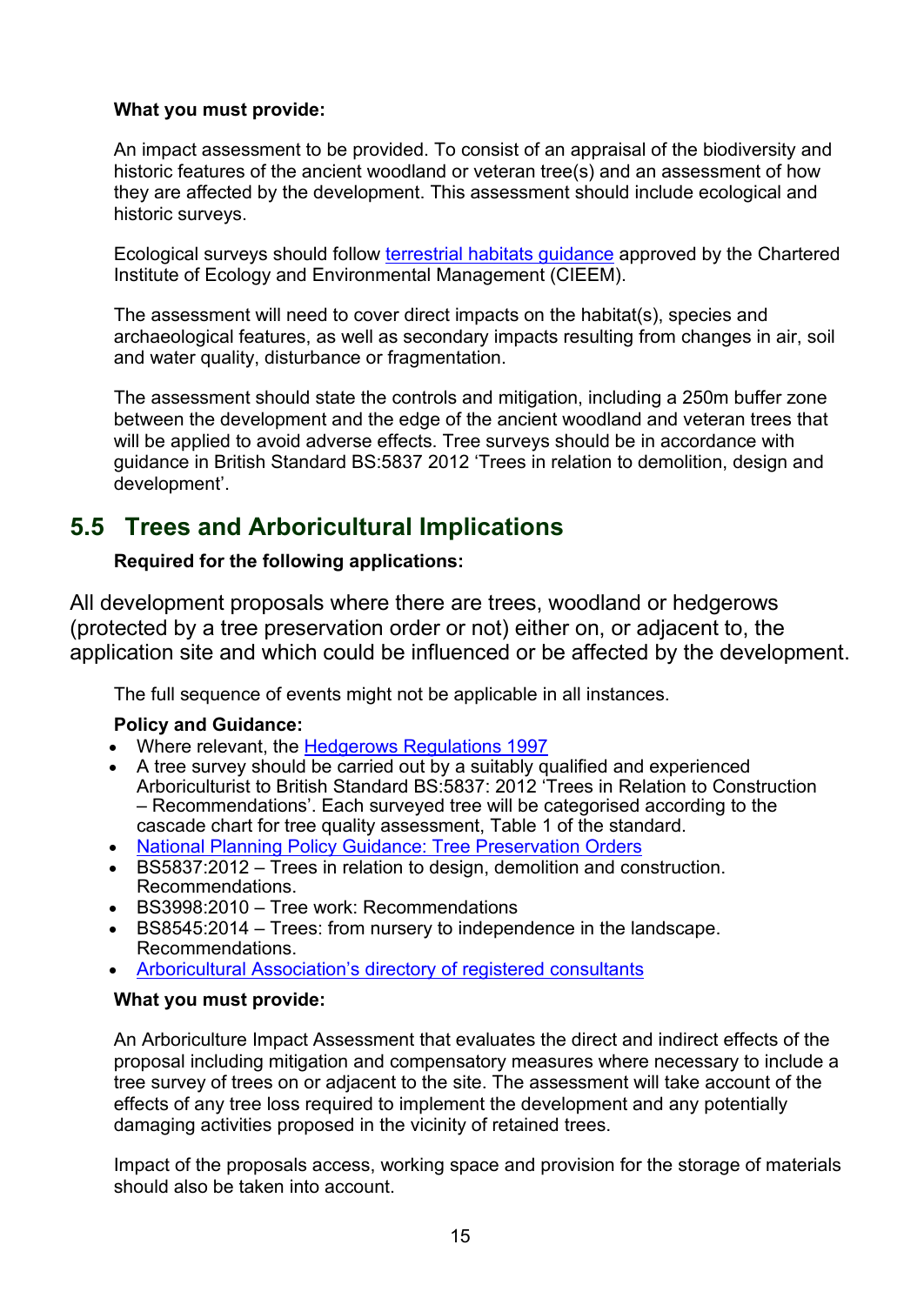# <span id="page-15-0"></span>**5.6 Tree Constraints Plan**

#### **Required for the following applications:**

Where there are trees or hedgerows either on, or adjacent to, the application site and are potentially affected by the development.

#### **What you must provide:**

A tree constraints plan should include:

- A plan showing all existing trees (and/or hedgerows where considered relevant by an Arboriculturalist) potentially affected by the development (or temporarily affected) including their crown spread, indicating those to be retained and those to be felled.
- Information on which trees are to be retained and felled including details of their height, trunk diameter, species, age, life expectancy, proposed root protection zone and an assessment of the condition and amenity value.
- Illustrate the calculated and/or adjusted Root Protection Areas (RPA's) for each tree.
- Measures for protecting retained trees during site works.
- Where necessary indicate other trees or landscape features on land adjacent to the development site which might be affected by the development or might serve as screening.
- Evaluation of impact of proposed tree losses and compensatory planting required including number, species, age/girth, recommended locations and maintenance schedule.
- Trees protected by a tree preservation order should be identified and details provided.

## <span id="page-15-1"></span>**5.7 Tree Protection Plan**

#### **Required for the following applications:**

When existing trees (and tree roots) will be impacted by the development.

#### **What you must provide:**

A tree protection plan to illustrate all protective measures for existing trees and roots to include protective barrier fencing/ground protection.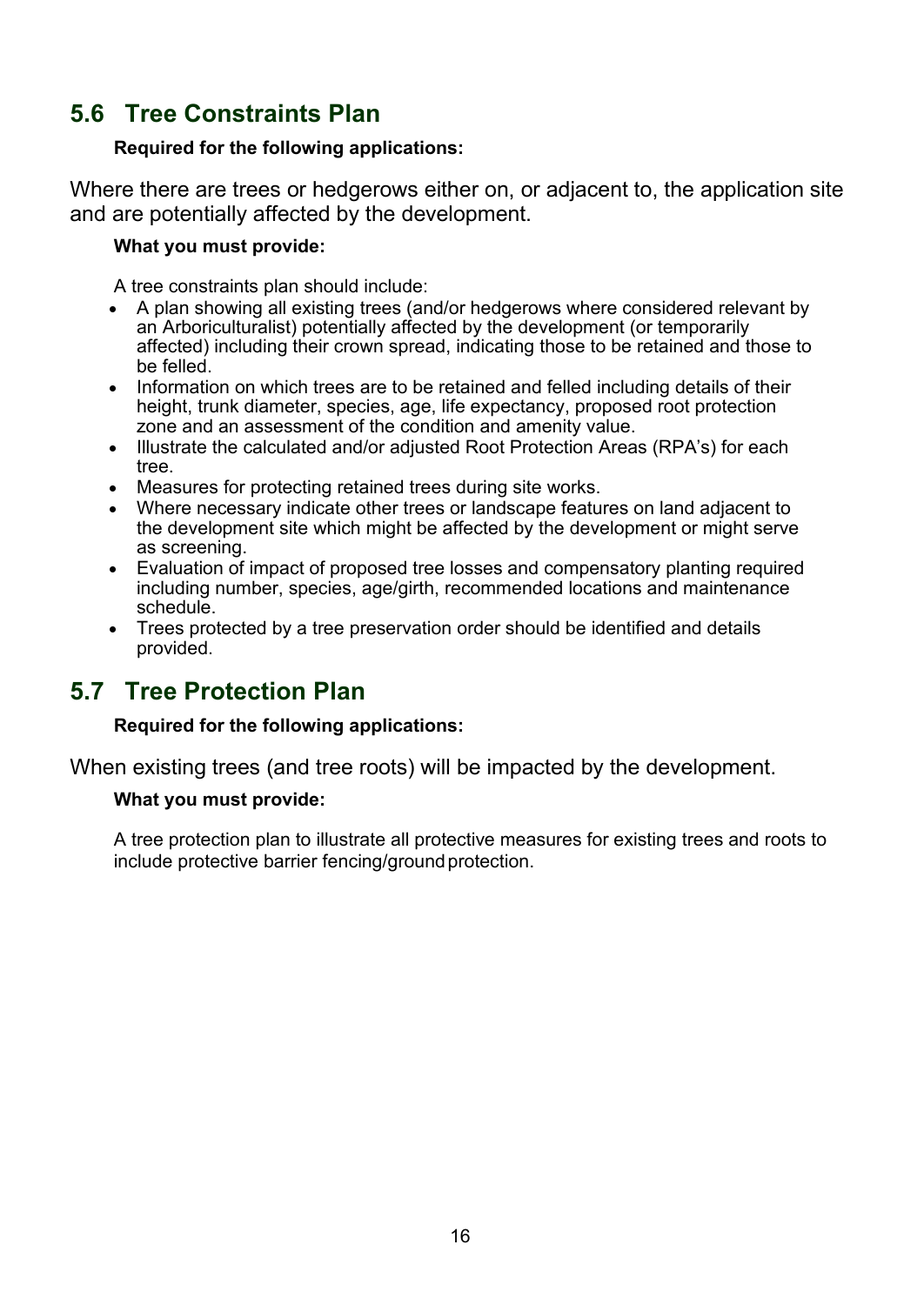# <span id="page-16-0"></span>**6. Restoration and Aftercare**

# <span id="page-16-1"></span>**6.1 Restoration**

### **Required for the following applications:**

All landfill and temporary waste proposals except for those applications seeking to vary/remove a condition which has no impact on the final restoration/aftercare of the site.

#### **Policy and Guidance:**

- [National Planning Policy Framework: Conserving and enhancing the natural](https://assets.publishing.service.gov.uk/government/uploads/system/uploads/attachment_data/file/810197/NPPF_Feb_2019_revised.pdf)  [environment \(PDF\)](https://assets.publishing.service.gov.uk/government/uploads/system/uploads/attachment_data/file/810197/NPPF_Feb_2019_revised.pdf)
- [Surrey Minerals Plan Mineral Site Restoration Supplementary Planning Document](https://www.surreycc.gov.uk/land-planning-and-development/minerals-and-waste/minerals-core-strategy-development-plan/minerals-plan-site-restoration-supplementary-planning)
- [Surrey Minerals Plan Core Strategy DPD: Restoration and Enhancement \(PDF\)](https://www.surreycc.gov.uk/__data/assets/pdf_file/0007/81439/Adopted-Core-Strategy-Development-Plan-Document.pdf)
- [Good Practice Guide for Handling Soils' prepared on behalf of MAFF](https://webarchive.nationalarchives.gov.uk/20090317221756/http:/www.defra.gov.uk/farm/environment/land-use/soilguid/index.htm)
- **[The Mineral Product Association](http://www.mineralproducts.org/)**
- **[Surrey Local Sites Partnership](https://surreynaturepartnership.org.uk/surrey-local-sites-partnership/)**
- **[Surrey Biodiversity Opportunity Areas Guidance, Surrey Nature Partnership](https://surreynaturepartnership.org.uk/our-work/)**

#### **What you must provide:**

A statement setting out the restoration proposals for theland following cessation of operations to include:

- An overall restoration plan, identifying the proposed afteruse of the site.
- Interim and final plans required for where gas/leachate monitoring infrastructure needs removed at a later date.
- Total volume and type of fill material (if required) to restore the application site alongside filling rates.
- Phasing of restoration and if it shall be progressiveincluding phasing plans to demonstrate this.
- An assessment of the agricultural land classification where applicable.
- Information on soil resources, including whether the importation of additional soils is required and how topsoil, subsoil and overburden are to be stripped. Details on how soils and soil making materials are to be handled and their proposed depths in the restored landform.
- Where soils are to be stored during the operational phase, a statement be provided detailing where top soil/subsoil will be located including bund positions and height; and quantities stored.
- Measures that would be taken to safeguard the soil quality during storage and restoration.
- Pre and post settlement contours of the restored area and its relationship to the surrounding land.
- Drainage of the restored area to include grading to promote natural drainage, surface water catchment, proposed field drains, ditches, culverts, sumps and watercourses, direction of flow and site drainage plan and erosion control measures.
- Proposals for the removal of buildings, plant, equipment, roads and hardstandings.
- Landscape strategy and planting details.
- Ensure restoration plan delivers Biodiversity Net Gain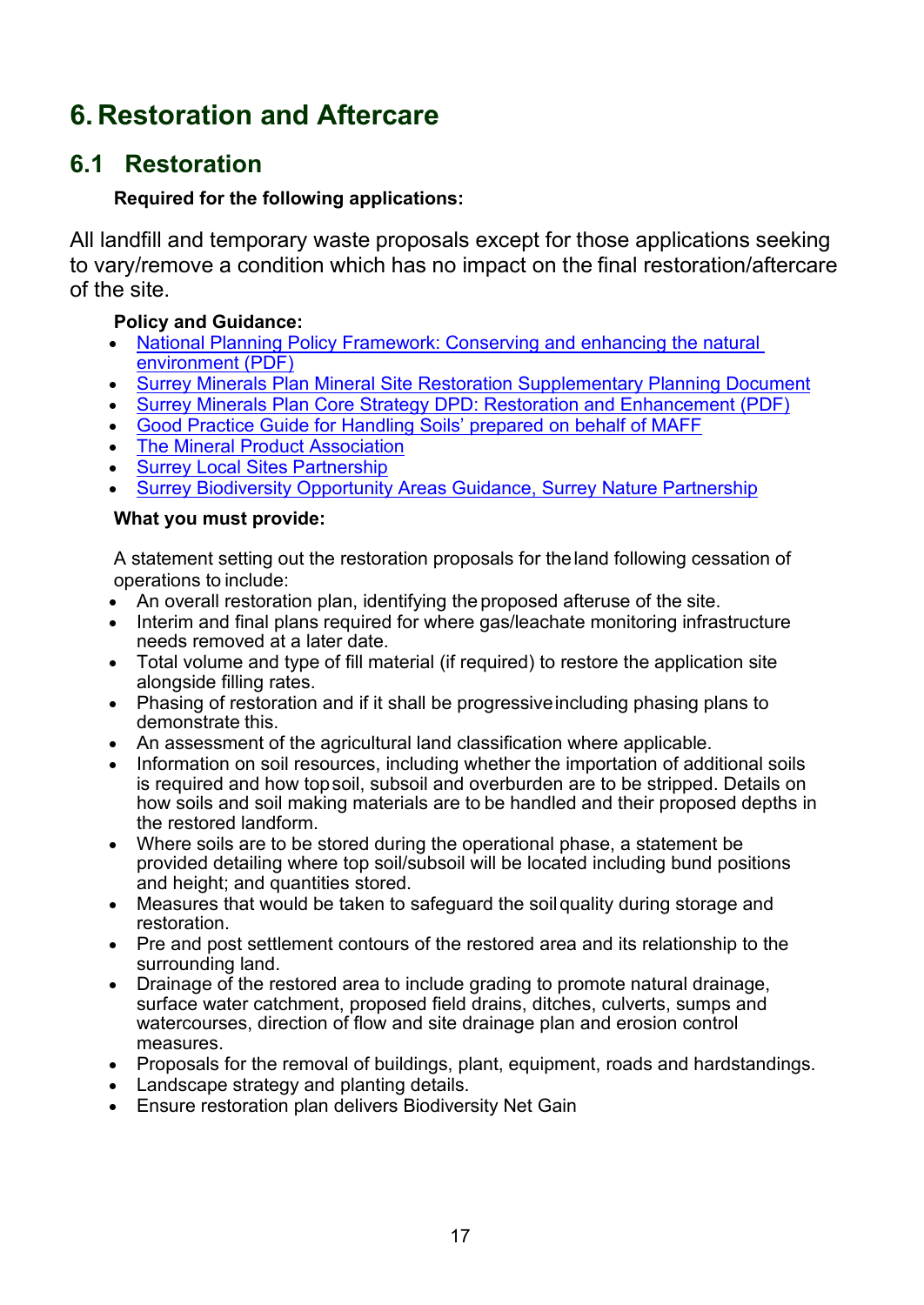# <span id="page-17-0"></span>**6.2 Aftercare**

#### **Required for the following applications:**

All mineral proposals except for those applications seeking to vary/remove a condition which has no impact on the final restoration/aftercare of the site.

#### **Policy and Guidance:**

Same as Restoration, above.

#### **What you must provide:**

A strategy to include:

- The strategic aims and objectives for the site and identified land use for the aftercare period.
- How the methods used in the restoration and aftercare enable the land to retain its longer term capability.
- Information on the steps to be taken, who will undertake them and the period during which they are to be taken.
- Details of any long term management proposals.
- Details of any hard or soft landscaping and maintenance regime.
- Details of drainage (if required).
- Details of an annual programme to be provided no later than two months prior to the annual aftercare meeting.
- Details of annual aftercare meetings.
- Proposed cultivation techniques, cropping and grazing where applicable with reference to the pre-working agricultural land classification.
- Monitoring regime to ensure biodiversity targets, including biodiversity net gain, are delivered.

# <span id="page-17-1"></span>**6.3 Enhancement**

## **Required for the following applications:**

All mineral proposals except for those applications seeking to vary/remove a condition which has no impact on the final restoration/aftercare of the site.

#### **Policy and Guidance:**

Same as Restoration, above.

#### **What you must provide:**

Details on what enhancement measures and positive contribution the site makes to biodiversity can be provided on other land within the applicant's control.

Details of interim measures that can take place whilst awaiting final restoration.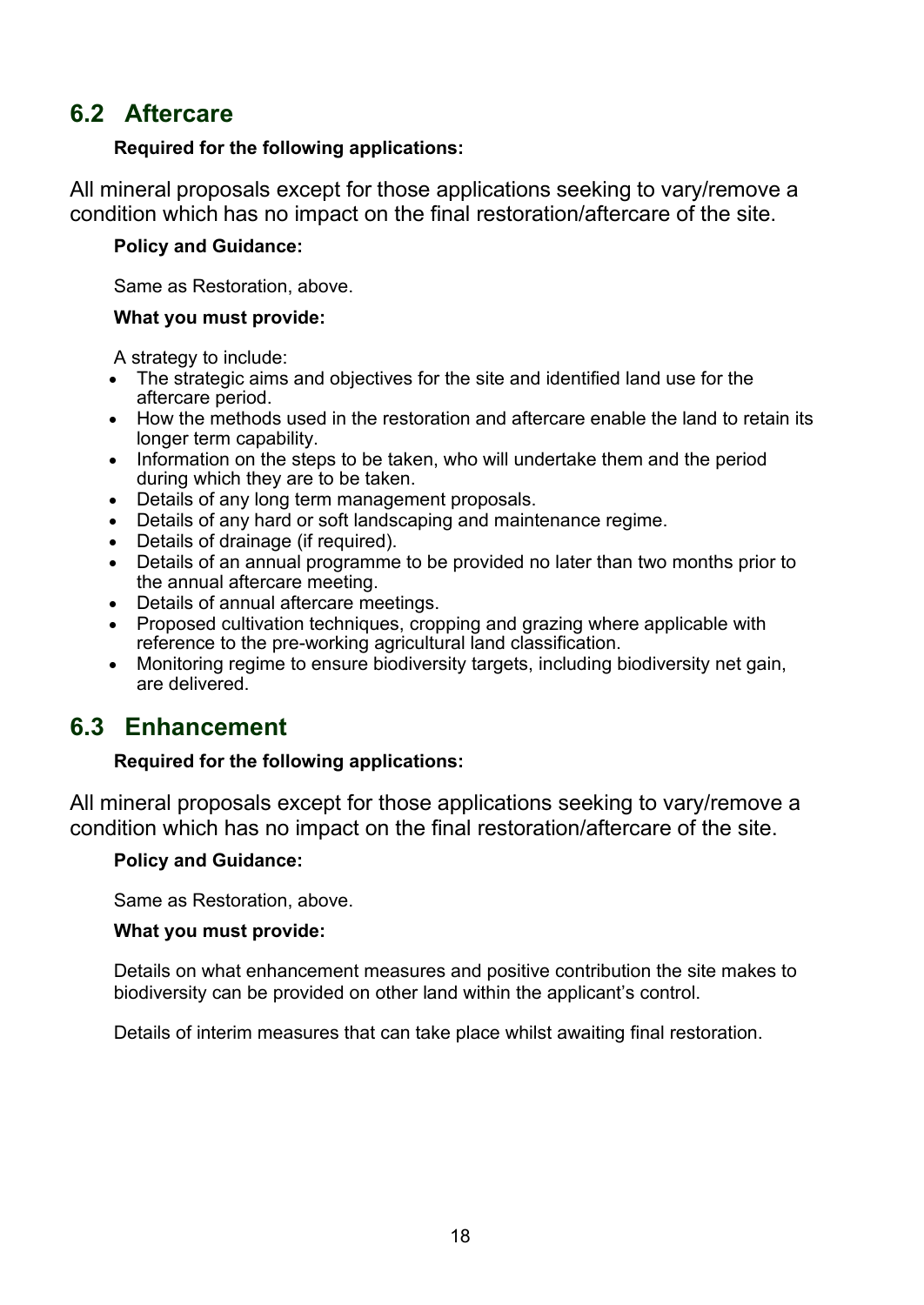# <span id="page-18-0"></span>**7. Traffic and Highways**

# <span id="page-18-1"></span>**7.1 Construction Traffic Management Plan**

## **Required for the following applications:**

Where it is proposed to bring large plant (which may or may not be classified as abnormal loads) onto the site or where the access (by virtue of existing land used or designation) is considered sensitive.

This is not required where a proposal does not involve any physical development/traffic movements.

## **Policy and Guidance:**

- [Transport Development Planning](https://www.surreycc.gov.uk/land-planning-and-development/planning/transport-development)
- [National Planning Policy Framework: Promoting sustainable transport \(PDF\)](https://assets.publishing.service.gov.uk/government/uploads/system/uploads/attachment_data/file/810197/NPPF_Feb_2019_revised.pdf)
- [Surrey Waste Plan: Waste Development Control Policies](https://www.surreycc.gov.uk/land-planning-and-development/minerals-and-waste/waste-plan)
- [Surrey Transport Plan](https://www.surreycc.gov.uk/roads-and-transport/policies-plans-consultations/transport-plan)
- Surrey County Council's Transportation Development Control Good Practice **[Guide](https://www.surreycc.gov.uk/land-planning-and-development/planning/transport-development/good-practice-guide)**

#### **What you must provide:**

The plan should include details of:

- Parking for vehicles of site personnel, operatives and visitors.
- Loading and unloading of plant and materials.
- Storage of plant and materials.
- Programme of works including measures for traffic management, vehicle routing, hours of operation and design of delivery areas.
- Provision of boundary hoarding behind any visibility zones.
- Specifications for vehicle turning within the site so that vehicles leave the site in forward gear.
- Measures for the suppression and control of dust during construction.

# <span id="page-18-2"></span>**7.2 Traffic Statement**

## **Required for the following applications:**

The scale of development is anything too small to require a Transport Assessment.

## **Policy and Guidance:**

- [Surrey Waste Plan: Waste Development Control Policies](https://www.surreycc.gov.uk/land-planning-and-development/minerals-and-waste/waste-plan)
- [National Planning Policy Guidance: Travel plans, transport assessment and](http://planningguidance.planningportal.gov.uk/blog/guidance/travel-plans-transport-assessments-and-statements-in-decision-taking/)  [statements in decision-taking](http://planningguidance.planningportal.gov.uk/blog/guidance/travel-plans-transport-assessments-and-statements-in-decision-taking/)

#### **What you must provide:**

Information on the existing or proposed access arrangements, including the width of the access shown on a plan giving visibility splays. If the access is to be altered details should be given of the proposed width of the altered access and the method of construction.

The mode of transport should be made clear and if all or some transportation is by means other than by road, details should be provided.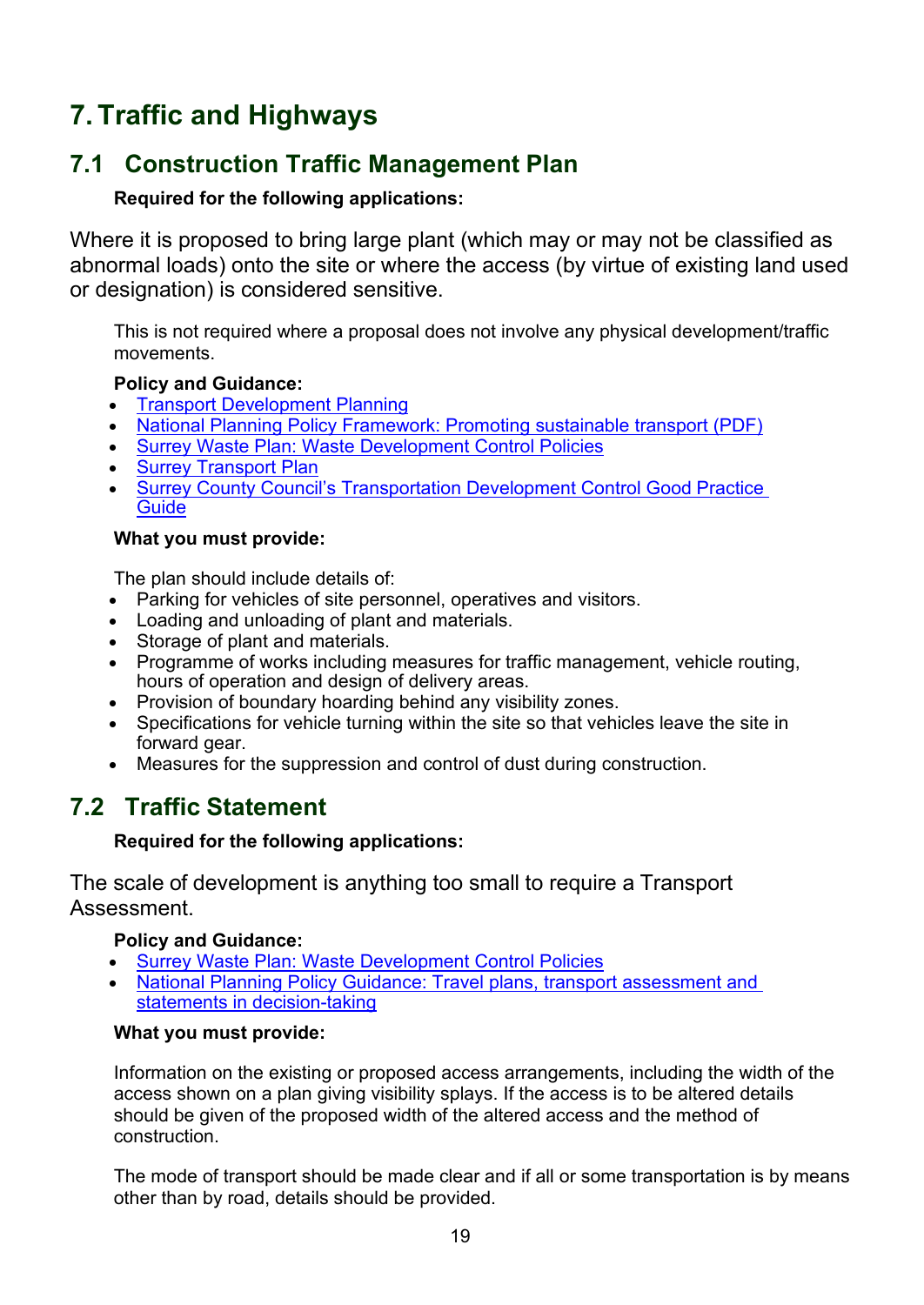Should state the likely average and maximum daily vehicle movements generated by the proposed development; a breakdown of quantity and type of traffic associated with the various activities i.e. Heavy Goods Vehicles (HGVs), Light Goods Vehicles (LGVs) or cars along with the average and maximum capacity of the HGVs in tonnes or cubic metres.

Details of how the vehicle movements would be spread over a typical working day with any peak periods i.e. 0700 to 0900 hours specified, and any variations during the course of the development identified.

A summary of the routes to be used by the application site vehicles, or alternatively, roads which the applicant may seek to prohibit site vehicles using, should be provided.

Should address the measures proposed for preventing/minimising the deposit or spread of mud or waste materials onto the public highway. Adequate provision for parking, loading/unloading and manoeuvring of vehicles will be required.

The Transport Statement should also give an indication of the current level of traffic generation from the site.

Where a public right of way is affected by the proposed development, details should be provided.

# <span id="page-19-0"></span>**7.3 Transport Assessment**

#### **Required for the following applications:**

When a development proposal has significant transport implications [significant normally means a 10% increase in HGV movement, but should be considered on a case-by-case basis]. A Transport Assessment is likely to be required for development:

- Generating 30 or more two-way vehicle movements per hour.
- 100 plus two-way vehicle movements per day.
- Any development proposed in a location within or adjacent to an AQMA.

Applicants are advised to discuss this matter during pre- application discussions. If proposals have an impact on the Strategic Road Network, the applicant should discuss the proposal with the Highways Agency.

#### **Policy and Guidance:**

- [Surrey Waste Plan: Waste Development Control Policies](https://www.surreycc.gov.uk/land-planning-and-development/minerals-and-waste/waste-plan)
- [Guidance on Transport Assessment \(PDF\)](https://www.gov.uk/government/uploads/system/uploads/attachment_data/file/263054/guidance-transport-assessment.pdf) Chapter 4 Preparing a transport assessment gives more detail on preparing a transport assessment, the framework and information and type of assessment required.
- [Department for Transport Circular 02/13 "The Strategic Road Network and the](https://www.gov.uk/government/uploads/system/uploads/attachment_data/file/237412/dft-circular-strategic-road.pdf)  [Delivery of Sustainable Development" \(PDF\)](https://www.gov.uk/government/uploads/system/uploads/attachment_data/file/237412/dft-circular-strategic-road.pdf)
- National Planning Policy Guidance: Travel plans, transport assessment and [statements in decision-taking](http://planningguidance.planningportal.gov.uk/blog/guidance/travel-plans-transport-assessments-and-statements-in-decision-taking/)

#### **What you must provide:**

When a development is EIA development, a Transport Assessment can be included with the Environmental Assessment. When this is the case it will, however, need to consider the environmental impact of the traffic not just the impact on the highway network.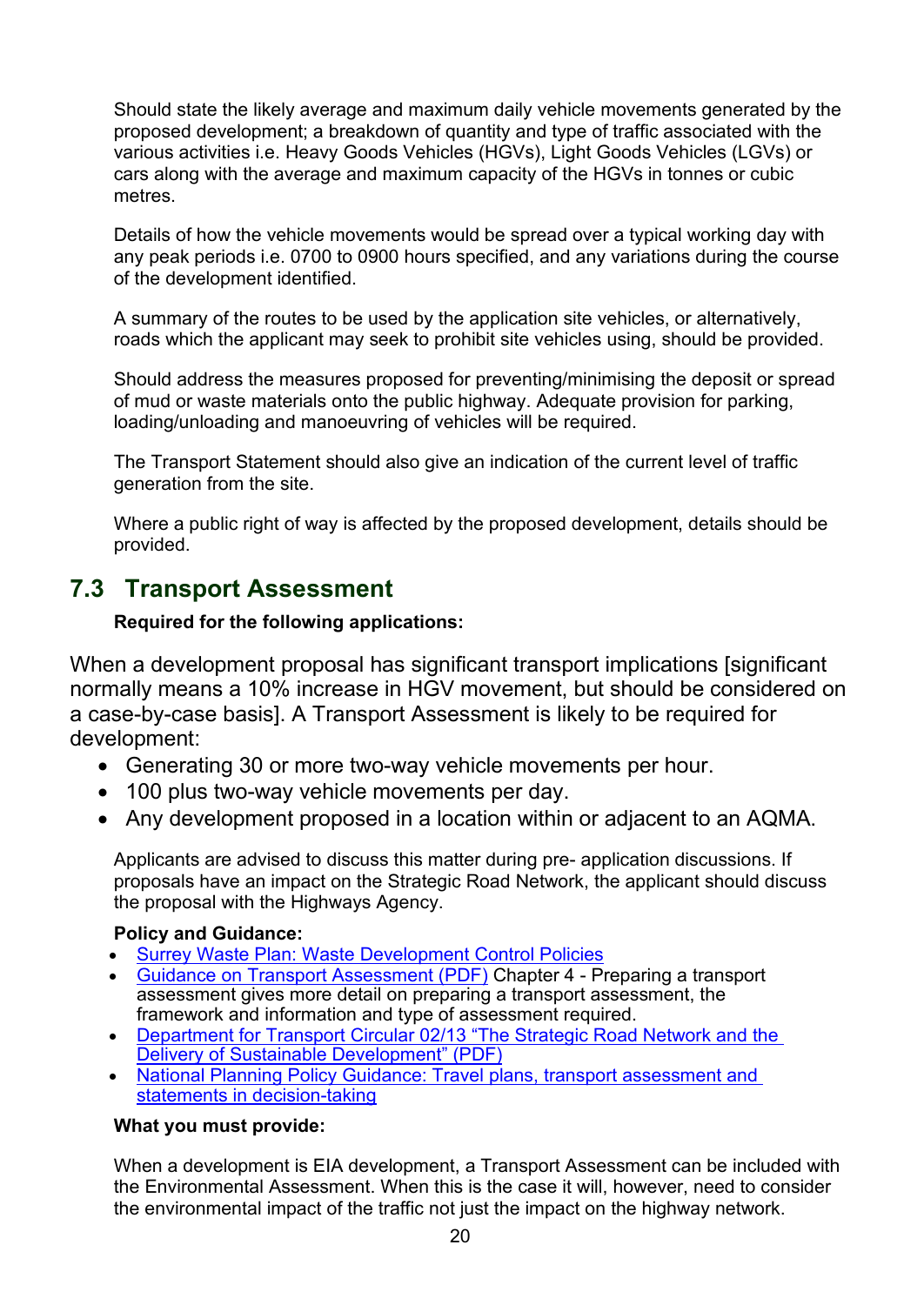Should illustrate accessibility to the site by all modes of transport, and the likely modal split of journeys to and from the site. Should also give details of proposed measures to improve access by public transport, walking and cycling, to reduce the need for parking associated with the proposal and to mitigate transport impacts.

All submissions should include proposals to reduce the transportation impact of the development and adequate mitigation.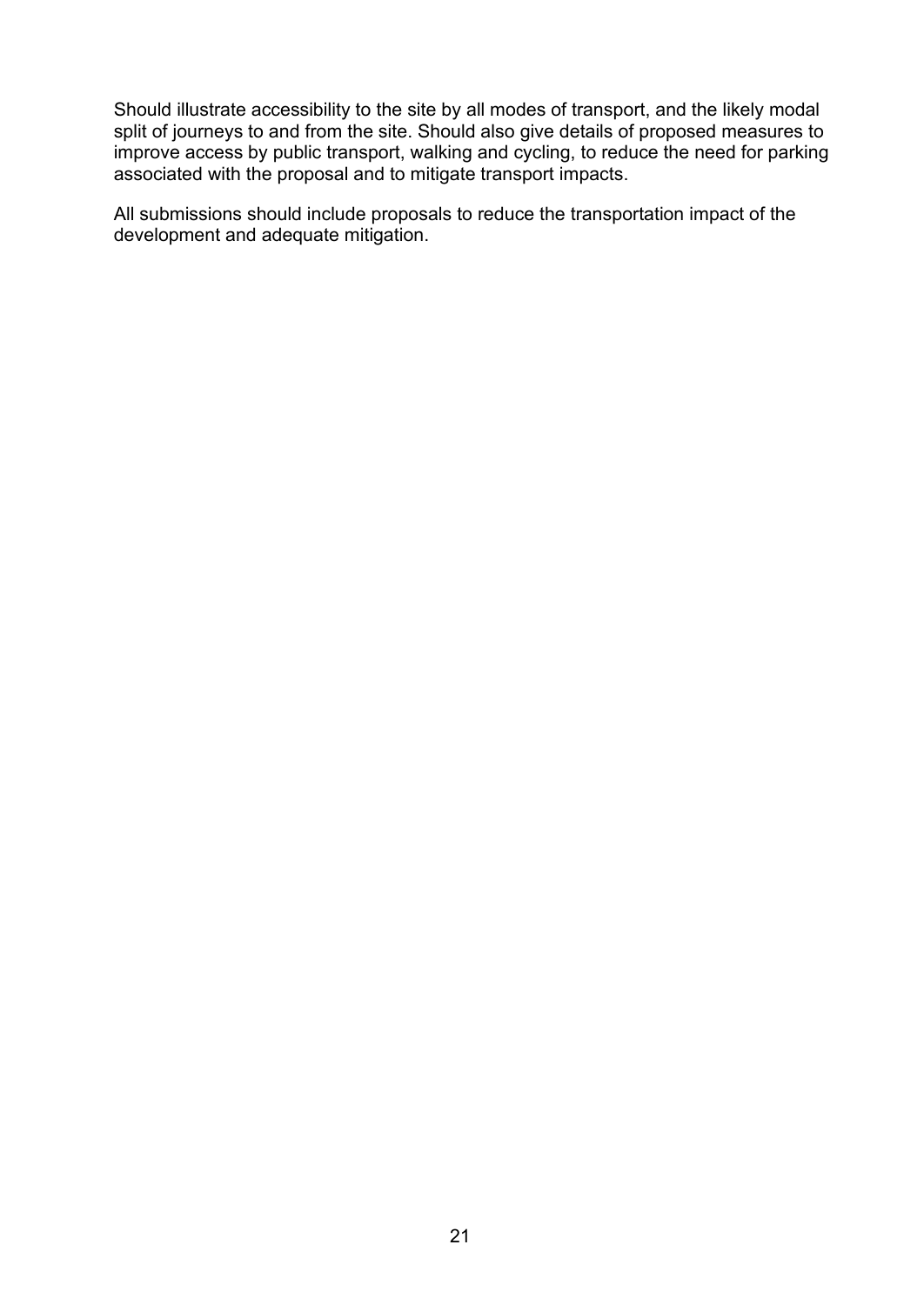# <span id="page-21-0"></span>**8. Geological, Land and Soils**

# <span id="page-21-1"></span>**8.1 Contaminated Land Assessment**

## **Required for the following applications:**

When contamination of soil, groundwater, or from hazardous soil gas is known or suspected, on or in the vicinity of the site, based on present or previous uses of the site or its surroundings.

Where the land has been designated 'contaminated' by the Borough/District Council.

Also when there is a potential risk from naturally occurring hazards in the ground such as arsenic, radon and methane/carbon dioxide

## **Policy and Guidance:**

- [National Planning Policy Framework: Conserving and enhancing the natural](https://assets.publishing.service.gov.uk/government/uploads/system/uploads/attachment_data/file/810197/NPPF_Feb_2019_revised.pdf)  [environment \(PDF\)](https://assets.publishing.service.gov.uk/government/uploads/system/uploads/attachment_data/file/810197/NPPF_Feb_2019_revised.pdf) [including and the definition of "Site Investigation Information"]
- [Environment Agency Groundwater Protection guides](https://www.gov.uk/government/collections/groundwater-protection)
- Borough or District Council Contaminated Land Officer.
- [Environment Agency Guidance](https://www.gov.uk/government/collections/land-contamination-technical-guidance)
- [Land affected by Contamination Guidance](https://www.gov.uk/guidance/land-affected-by-contamination)
- BS10175:2011 +A1:2013 Investigation of potentially contaminated sites. Code of Practice
- [CL:AIRE Model Procedures for the Management of Land Contamination](http://www.claire.co.uk/information-centre/water-and-land-library-wall/45-model-procedures/187-model-procedures)
- Approved Document C Site preparation and resistance to contaminates and [moisture](https://www.gov.uk/government/publications/site-preparation-and-resistance-to-contaminates-and-moisture-approved-document-c)
- National Quality Mark Scheme for Land Contamination Management (NQMS)

## **What you must provide:**

The Applicant should provide proportionate but sufficient site investigation information (a risk assessment) to assess the existence or otherwise of contamination, its nature and extent, and the risks it may pose to whom/what (i.e. all identified receptors) so that the risks can be assessed and if necessary reduced to an acceptable level by remediation or mitigation.

The risk assessment should identify the potential sources, pathways and receptors ('pollutant linkages') and evaluate the risks. This information will enable the County Planning Authority to determine whether further more detailed investigation is required, or whether any proposed remediation or mitigation is satisfactory.

As a minimum, a desktop study, site walkover and initial Tier 1 risk assessment will be required (Phase 1). This may be sufficient to develop a conceptual model of the source of contamination, the pathways by which it might reach vulnerable receptors and options to show how the identified pollutant linkages can be broken. The study shall be carried out by a competent and suitably qualified specialist.

Unless this initial assessment clearly demonstrates with complete confidence that the risk from contamination can be satisfactorily reduced to an acceptable level and the remedial or mitigation measures are viable, further site investigations and Tiers of risk assessment (Phase 2 intrusive ground investigation) and the development of a mitigation or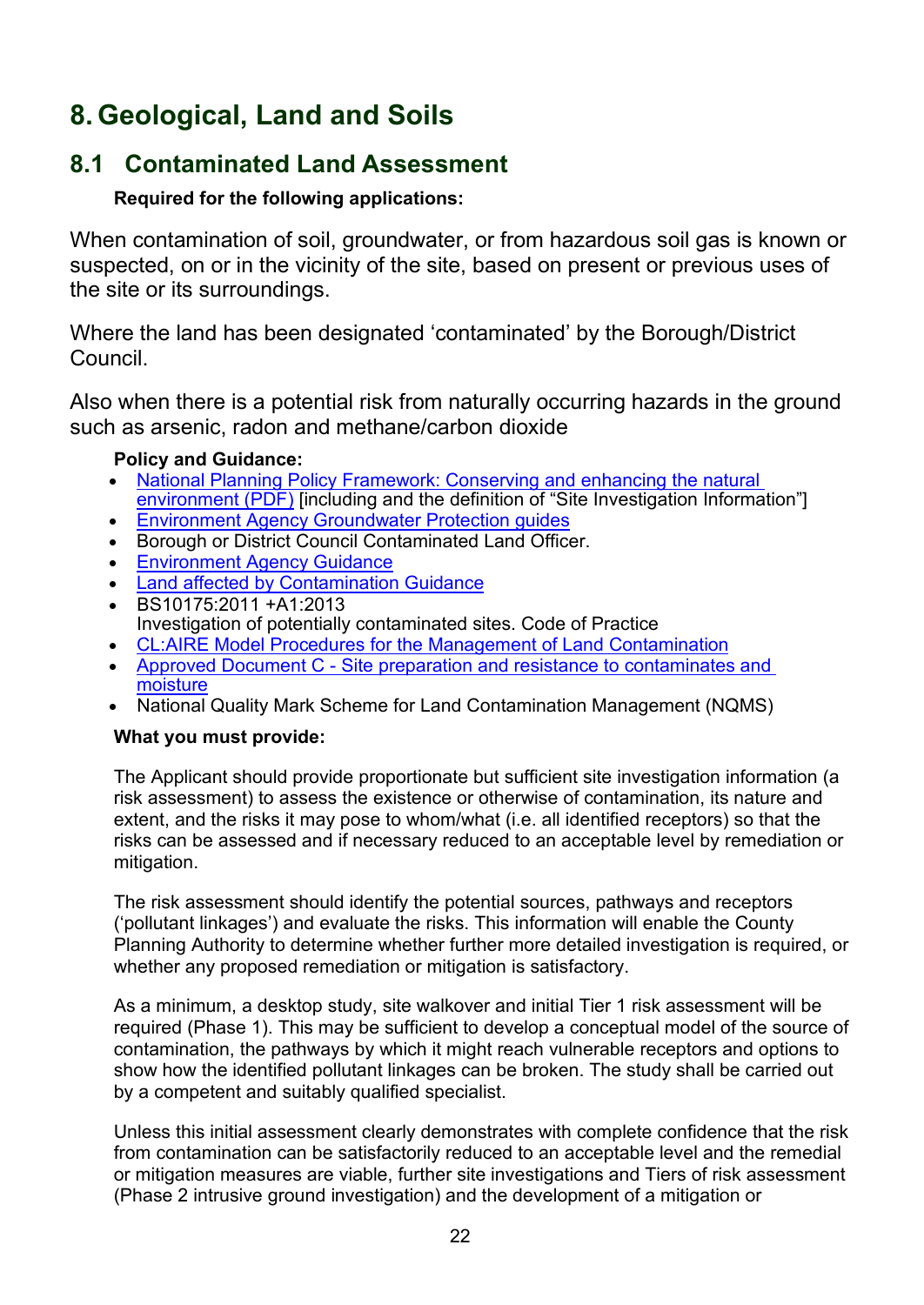remediation strategy and verification plan will be needed before the application can be determined.

The Applicant is required to ensure that land, after development, is not capable of being determined as contaminated land under Part 2A of the EPA 1990.

Early consultation with the CPA and Environment Agency is recommended to determine likely requirements for submission with the planning application.

For EIA development the risk assessments undertaken of land potentially affected by contamination should inform the EIA.

# <span id="page-22-0"></span>**8.2 Stability Assessment**

#### **Required for the following applications:**

A land/slope stability report will be required when:

- The proposal involves substantial engineering works.
- There are good reasons to believe that the ground is unstable.
- The proposed development could affect the land or adjoining land.

This may include the effects of both natural and manmade underground cavities; unstable slopes and ground compression.

#### **Policy and Guidance:**

- [Planning Policy Guidance: Land Stability](https://www.gov.uk/guidance/land-stability)
- [National Planning Policy Guidance: Quarry Slope Stability](https://www.gov.uk/guidance/minerals)

## **What you must provide:**

A land/slope stability investigation should be carried out by a professional qualified engineer and involve site investigations and a geotechnical appraisal.

A land/slope stability risk assessment report should be submitted and should include information on:

- An understanding of the factors influencing stability.
- An assessment of whether or not the site is stable and has an adequate level of protection.
- Land is capable of supporting the loads to be imposed.
- Development will be threatened by unstable slopes on or adjacent to the site.
- Development will initiate slope instability which may threaten neighbouring land.
- Site could be affected by ground movements due to natural cavities or past, present or future mining activities. Any remedial or precautionary measures necessary to reduce or overcome the risk of instability should be put forward.

# <span id="page-22-1"></span>**8.3 Agricultural Land Classification and Soils**

## **Required for the following applications:**

Where proposal affects the best and versatile agricultural land classified as Grade 1, 2 or 3a and can also include applications involving land filling for the purposes of restoration.

## **Policy and Guidance:**

• [Agricultural Land Classification of England & Wales 1988](http://publications.naturalengland.org.uk/publication/6257050620264448)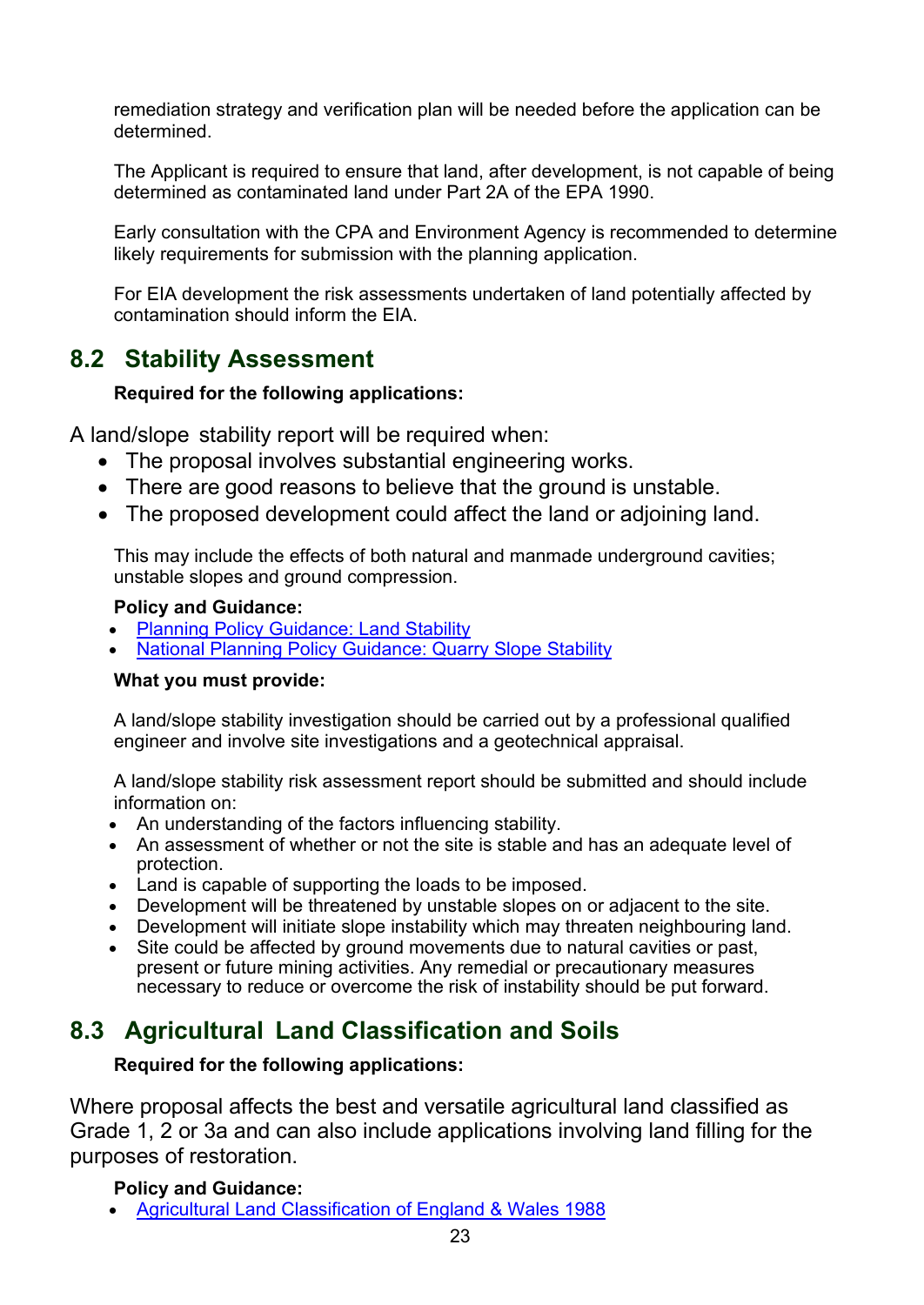- Natural [England Technical Information Note TIN049 "Agricultural Land](http://publications.naturalengland.org.uk/publication/35012)  [Classification: protecting the best & most versatile agricultural land"](http://publications.naturalengland.org.uk/publication/35012)
- [Good Practice Guide for Handling Soils \(April 2000\) prepared on behalf of MAFF.](https://webarchive.nationalarchives.gov.uk/20090317221756/http:/www.defra.gov.uk/farm/environment/land-use/soilguid/index.htm)

#### **What you must provide:**

Information which demonstrates:

- The quality of existing agricultural land.
- The quality of imported soils/other waste materials and how they would improve the land for agricultural purposes.
- Measures that would be taken to safeguard the soil qualities during storage and restoration.
- How the agricultural land classification would be protected or on completion of proposed operation, would be returned to the same agricultural land grade classification and the quality off any agricultural land lost and justification for its loss.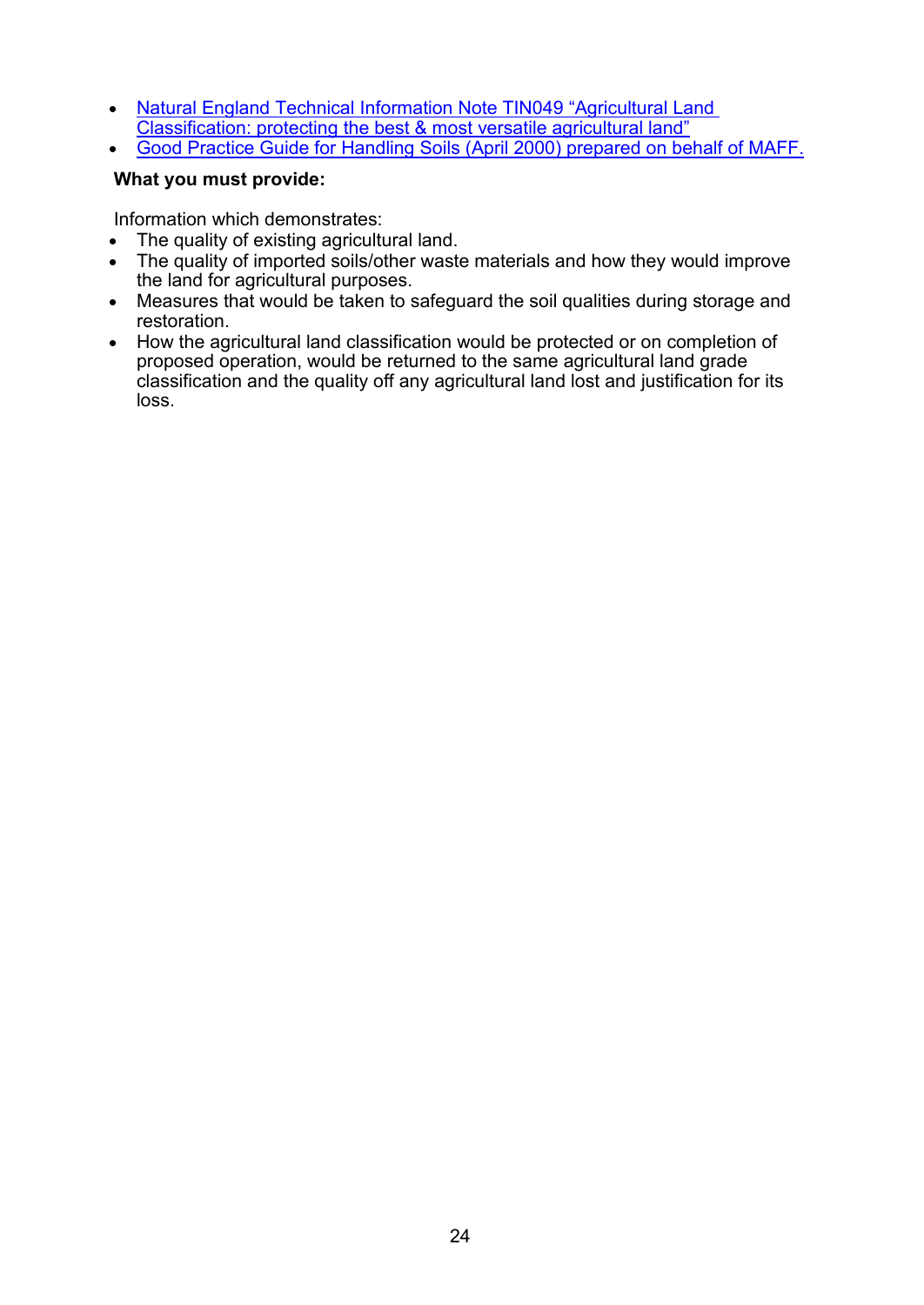# <span id="page-24-0"></span>**9. Water Environment**

# <span id="page-24-1"></span>**9.1 Flood Risk Assessment**

## **Required for the following applications:**

All development proposals located within Flood Zones 2 and/or 3.

Where the development is to be located within Flood Zone 1 and the site area is greater than 1 hectare in size and where the Environment Agency or Local Drainage Engineer has indicated that there may be a land drainage problem.

All proposals for new development (including minor development and changes of use) in an area within Flood Zone 1 which has critical drainage problems and/or where a Surface Water Management Plan or equivalent document is in place which indicates that the site may be subject to drainage problems; and/or where the proposed development or change of use to a more vulnerable class may be subject to other sources of flooding.

#### **Policy and Guidance:**

- National Planning Policy Framework: Meeting the challenge of climate change, [flooding and coastal change \(PDF\)](https://assets.publishing.service.gov.uk/government/uploads/system/uploads/attachment_data/file/810197/NPPF_Feb_2019_revised.pdf)
- [Environment Agency Guidance "Flood risk assessment for planning applications"](https://www.gov.uk/guidance/flood-risk-assessment-for-planning-applications)
- [National Planning Policy Guidance: Flood Risk and Coastal Change](http://planningguidance.planningportal.gov.uk/blog/guidance/flood-risk-and-coastal-change/)
- District and Borough Strategic Flood Risk Assessments

#### **What you must provide:**

Assessment to establish the impact of the proposed development on the floodplain and level of risk of all forms of flooding to and from the development demonstrating:

- Whether a proposed development is likely to be affected by current or future flooding from any source.
- Whether it will increase flood risk elsewhere.
- How these flood risks will be managed now and over the developments lifetime.
- Whether the measures proposed to deal with these effects and risks are appropriate.
- Consideration of climate change.
- Opportunities to reduce the probability and consequences of flooding.
- Evidence for the County Planning Authority to apply (if necessary) the Sequential Test.
- Mitigation measures and emergency evacuation procedures necessary.
- Whether the development will be safe and pass the Exception Test, if applicable.

The sequential and exception tests required for a site and for development within a site (i.e. siting vulnerable development outside the flood plain) can be found on the Environment Agency webpages "Guidance: flood risk assessment for planning applications"

# <span id="page-24-2"></span>**9.2 Sustainable Drainage Systems (SuDS)**

## **Required for the following applications:**

All major developments should incorporate sustainable drainage systems unless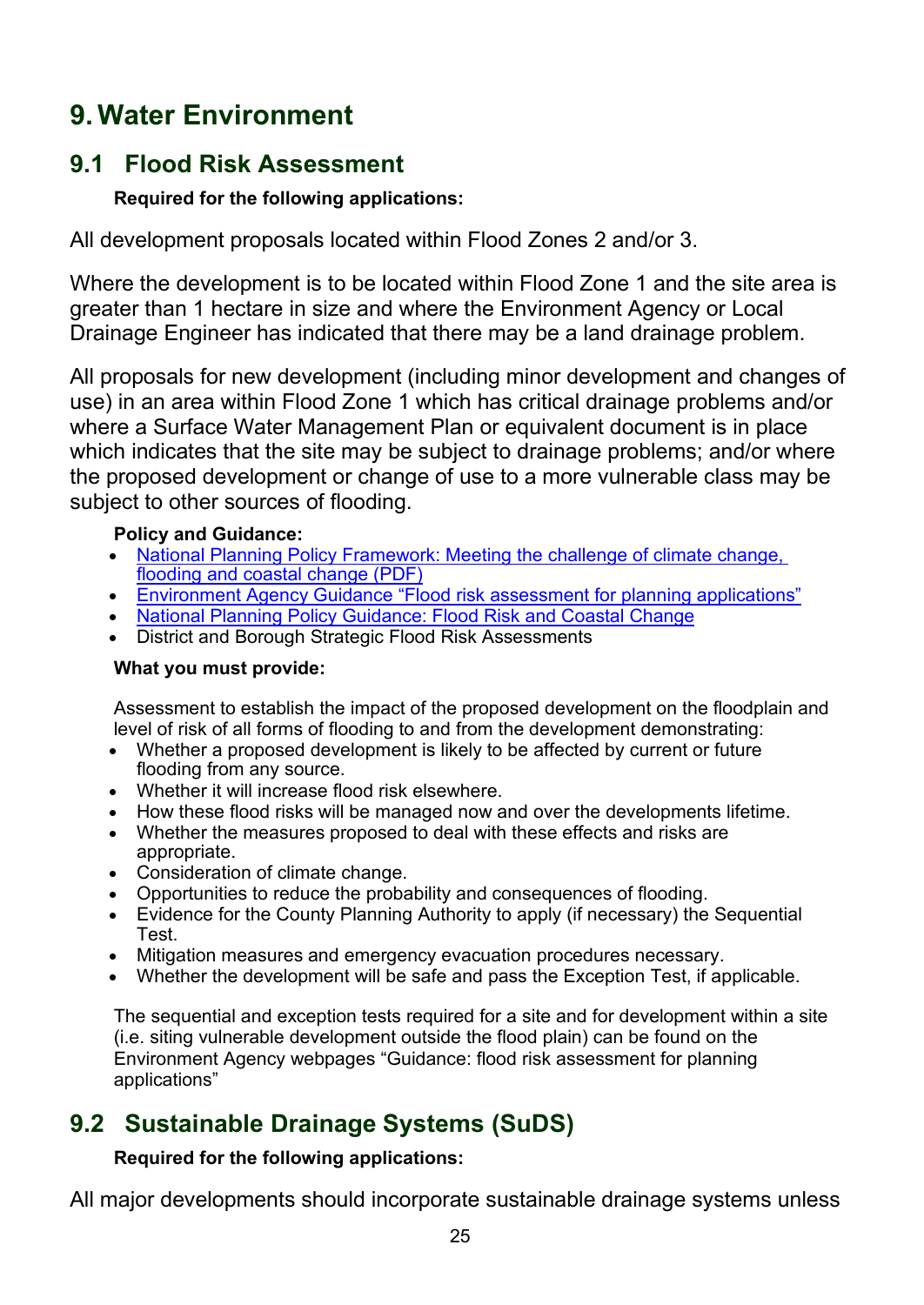there is clear evidence that this would be inappropriate. A surface water drainage assessment should be carried out to demonstrate that all waste management development makes use of SuDS and will not create an increased risk of flooding from surface water to the development site and the surrounding area. The SuDS pro-forma should be completed and returned to the CPA as part of the planning application. For minor applications as proportionate assessment of the surface waster requirements should be undertaken and any opportunity for the inclusion of SuDS reviewed.

#### **Policy and Guidance:**

- [National Planning Policy Guidance: Reducing the causes and impacts of flooding](https://www.gov.uk/guidance/flood-risk-and-coastal-change#flood-risk-opportunities)
- [Written Ministerial Statement 2014](https://www.parliament.uk/business/publications/written-questions-answers-statements/written-statement/Commons/2014-12-18/HCWS161)
- Surrey Advice Note supporting the provision of a Surface Water Drainage **[Statement](https://www.surreycc.gov.uk/people-and-community/emergency-planning-and-community-safety/flooding-advice/more-about-flooding/suds-planning-advice)**
- [Water. People. Places: A guide for master planning sustainable drainage into](https://www.midsussex.gov.uk/media/2909/water-people-places-a-guide-for-master-planning-sustainable-drainage-into-developments.pdf)  [developments \(PDF\)](https://www.midsussex.gov.uk/media/2909/water-people-places-a-guide-for-master-planning-sustainable-drainage-into-developments.pdf)
- [Sustainable drainage systems: non-](https://www.gov.uk/government/publications/sustainable-drainage-systems-non-statutory-technical-standards) statutory technical standards
- [LASOO Guidance on meeting the national standards \(PDF\)](https://www.susdrain.org/files/resources/other-guidance/lasoo_non_statutory_suds_technical_standards_guidance_2016_.pdf)
- [The Lead Local Flood Authority](https://www.surreycc.gov.uk/people-and-community/emergency-planning-and-community-safety/flooding-advice/more-about-flooding/the-flood-and-water-management-act)
- [Watercourse Consent from Surrey County Council](https://www.surreycc.gov.uk/people-and-community/emergency-planning-and-community-safety/flooding-advice/more-about-flooding/ordinary-watercourse-consents)

#### **What you must provide:**

An assessment (taking into account different factors including the layout of the site, the topography and geology) demonstrating how any surface water generated from the development will be controlled as near to its source as possible. A drainage strategy (including FRA where applicable, proposed drainage layout and calculations) shall be submitted to demonstrate that the development does not flood or increase flooding downstream.

Sustainable drainage for the site shall be proposed in accordance with SUDs surface water management hierarchy of prevention, reduction, source control, site control and regional control (the accepted hierarchy of surface water discharge options is infiltration, then attenuation and discharge to: watercourse, surface water sewer, other sewer).

Evidence shall be provided to demonstrate that the most sustainable strategy is proposed taking into account flood risk, site layout, topography, geology, etc). Any assessment should be accompanied by the **Surrey County Council Surface Water Drainage Summary** [Proforma.](https://www.surreycc.gov.uk/people-and-community/emergency-planning-and-community-safety/flooding-advice/more-about-flooding/suds-planning-advice)

Where the intention is to incorporate infiltration SUDS, their feasibility shall be demonstrated through approved intrusive geotechnical surveys to establish infiltration rates, ground water levels and ground contamination.

Should actual infiltration rates (via intrusive tests) not be readily available (reason to be stated in drainage strategy), desktop study demonstrating evidence of likely ground conditions (from British Geological Survey or other sources) of the site could be used. In such instance, an alternative strategy shall also be submitted to demonstrate how the site would drain if infiltration is not feasible. House or rubble soakaways are not acceptable.

Should it be proposed to dispose of surface water into a watercourse, surface water sewer, highway drain or another drainage system, should be accompanied by evidence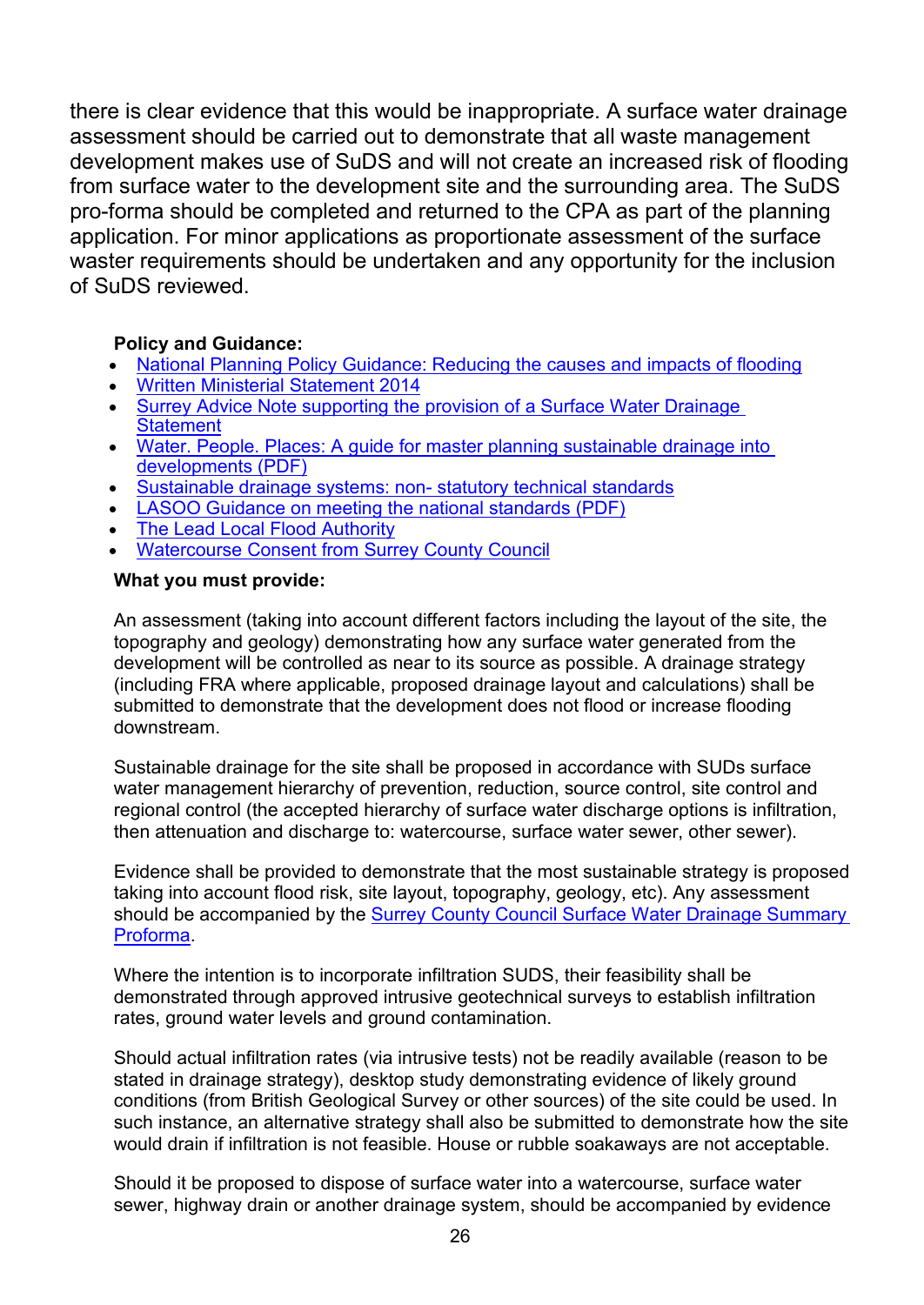that the rates are being restricted to greenfield values and the system has adequate capacity downstream and is in a suitable state to accept the water. Where an application is part of a larger site which already has planning permission it is essential that the new proposal does not compromise the drainage scheme already approved.

Any works to be carried out which will affect the flow or storage of water within, or which place or alter a structure/obstruction within an ordinary watercourse will require Ordinary Watercourse Consent from Surrey County Council. *Note*: These can include permanent or temporary structures or works. An 'ordinary watercourse' is a watercourse that is not part of a main river and includes rivers, streams, ditches, drains, cuts, culverts, dikes, sluices, sewers (other than public sewers within the meaning of the Water Industry Act 1991) and passages, through which water flows. Consent within Surrey is issued by the Sustainable Drainage and Consenting Team within Surrey County Council.The team can provide information on the requirements for consent and the application procedure and is contactable by email on [SuDS@surreycc.gov.uk](mailto:SuDS@surreycc.gov.uk) Please note consent cannot be issued retrospectively. Works affecting designated Main River require consent from the Environment Agency.

# <span id="page-26-0"></span>**9.3 Hydrogeological/hydrological report**

## **Required for the following applications:**

Applications that:

- Involve significant ground works, dewatering, abstraction; or
- Propose to infill land

## **Policy and Guidance:**

- [The EU Water Framework Directive](http://ec.europa.eu/environment/water/water-framework/index_en.html)
- National Planning Policy Framework: Facilitating the sustainable use of minerals [\(PDF\)](https://assets.publishing.service.gov.uk/government/uploads/system/uploads/attachment_data/file/810197/NPPF_Feb_2019_revised.pdf)
- [British Geological Survey: Groundwater data and information](http://www.bgs.ac.uk/research/groundwater/datainfo/datainformation.html)
- [National Planning Policy Guidance: Water supply, wastewater and water quality](http://planningguidance.planningportal.gov.uk/blog/guidance/water-supply-wastewater-and-water-quality/)
- [National Planning Policy Guidance: Flood Risk and Coastal Change](http://planningguidance.planningportal.gov.uk/blog/guidance/flood-risk-and-coastal-change/)
- **[British Hydrological Society](http://www.hydrology.org.uk/)**
- [National Planning Policy Guidance: Water Management](https://www.gov.uk/guidance/water-management-abstract-or-impound-water)

## **What you must provide:**

All applications should include:

- Details of existing groundwater levels.
- Impacts of the development on existing water levels.
- Mitigation measures and management of such impacts.
- For applications within a groundwater source protection zone, a risk assessment will be required considering the impact on water quality and resources.

For applications involving dewatering or abstraction, the assessment should also include:

- Calculations of the extent and volumes of dewatering; details of topography and surface drainage, artificial ground, superficial deposits, landslip deposits, rockhead depth, bedrock geology and details of any borehole reports including any information with regard to both licensed and unlicensed abstractions, where necessary.
- Details of the natural water table including its depth, source catchment areas and characteristics.
- Consideration of the potential impact upon any wetland Site of Special Scientific Interest (SSSI).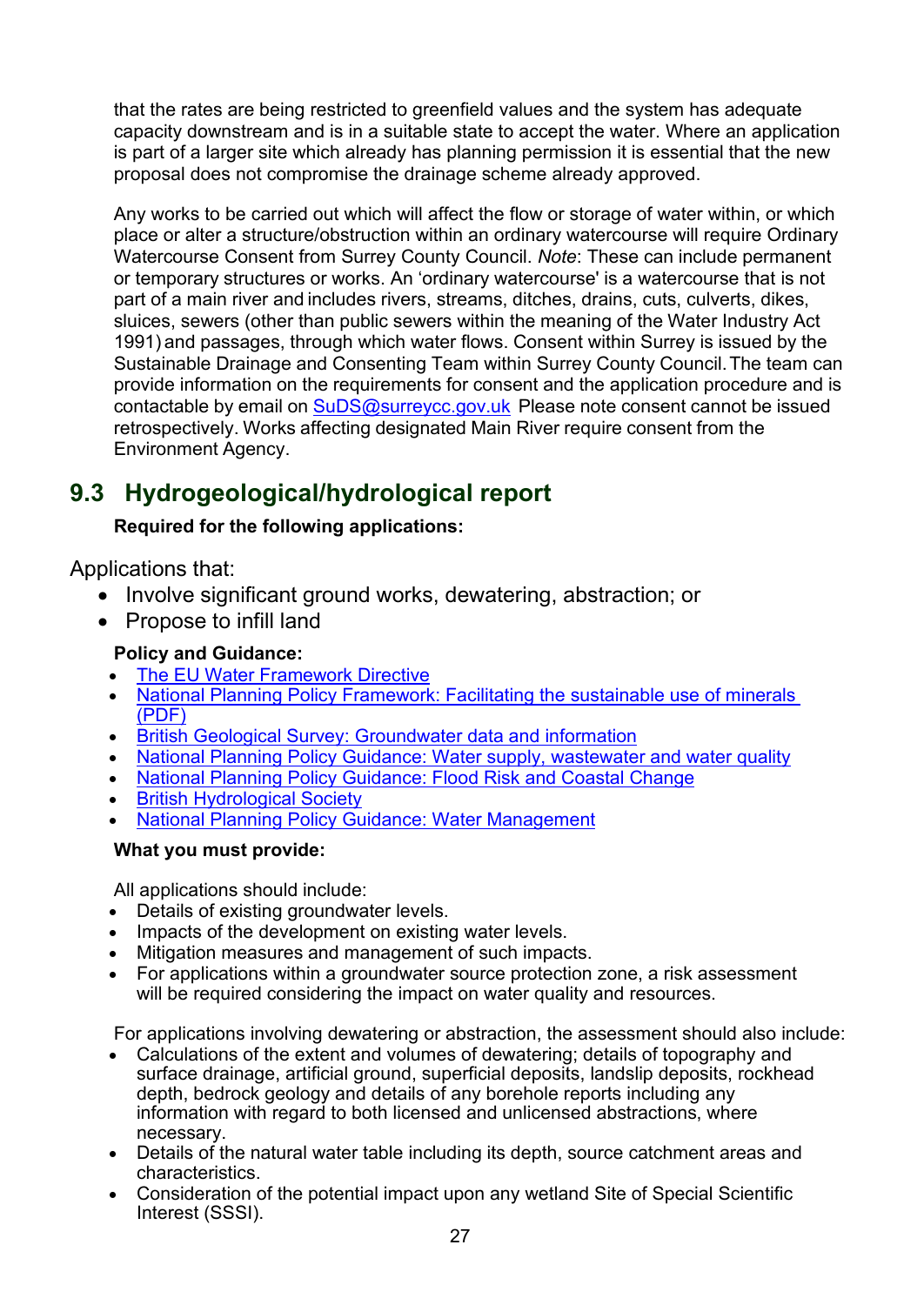- Evidence that third parties will not be affected by the dewatering, and where there is a potential impact upon public and private water supplies, water bodies or watercourses details of mitigating measures must be included in the application.
- Details of proposed methods of dewatering and proposed methods of water disposal.
- Proposed measures to control potential pollution to protect ground and surface water.
- Any necessary drainage and flood control measures; and proposed monitoring measures, including any requirements for the provision of settlement lagoons; the we way in which surface water is to be disposed of; the avoidance of impairing drainage from adjoining areas; and the prevention of material entering open watercourses.

Monitoring of the existing water regime for at least 12 months prior to submission of the application may be necessary in order to ensure that surface and groundwater can be safeguarded.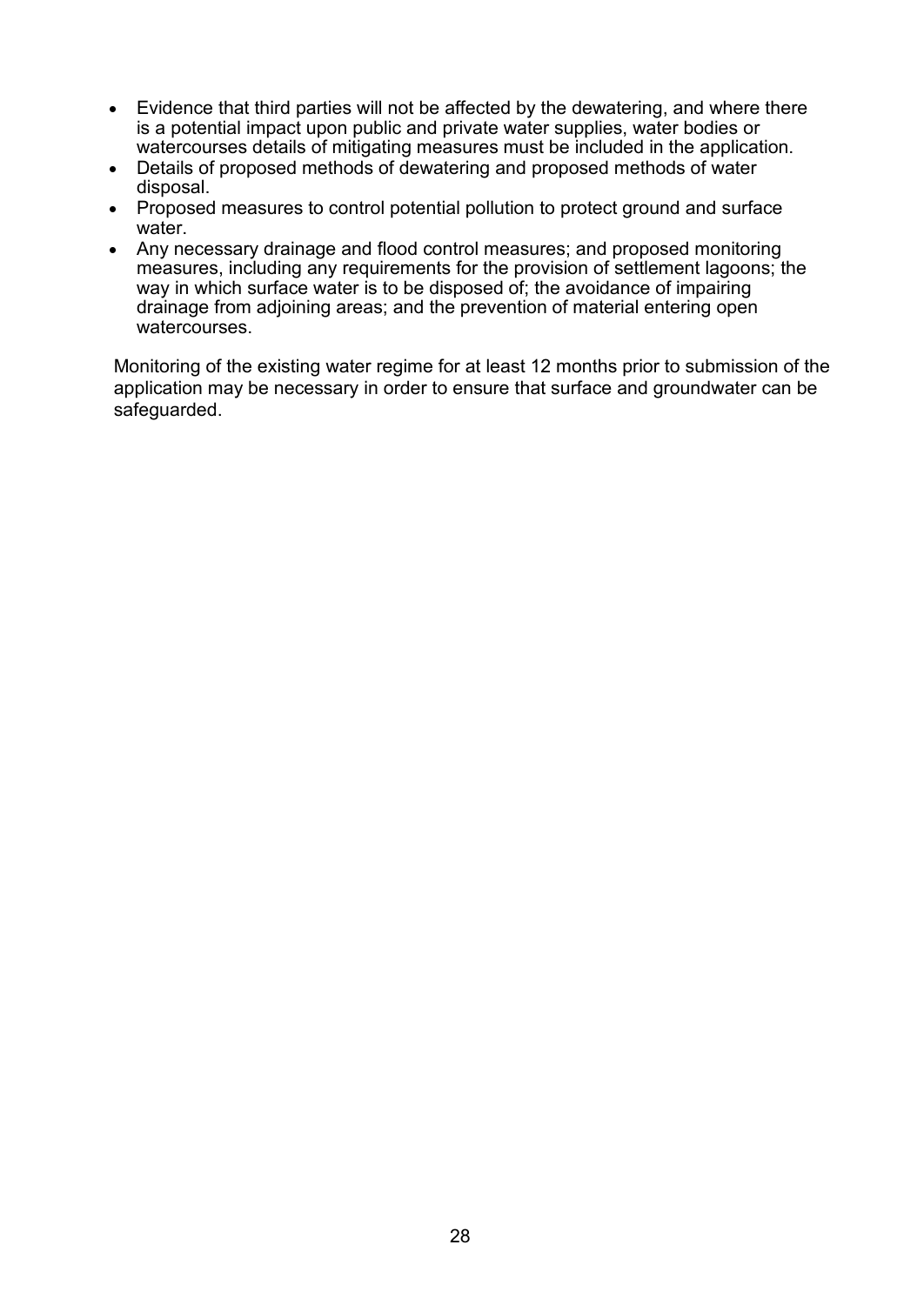# <span id="page-28-0"></span>**10. Heritage and Archaeology**

## <span id="page-28-1"></span>**10.1 Heritage Assets**

#### **Required for the following applications:**

Where Heritage Assets or features, and their respective settings, may be affected by the proposal.

A Heritage Asset would be considered to be a nationally or locally Listed Building, Nationally Registered or locally listed Park or Garden, Registered Battlefield, Conservation Area, Historic Landscape and/or associated natural heritage features, or undesignated features or structures of demonstrable historic or cultural heritage interest.

#### **Policy and Guidance:**

- Surrey County Council Heritage Conservation Team Officer: [heritageconsultations@surreycc.gov.uk](mailto:heritageconsultations@surreycc.gov.uk)
- [Surrey Historic Environment Record](https://www.surreycc.gov.uk/land-planning-and-development/historical-planning/historic-environment-record)
- **[Schedule of Ancient Monuments](https://historicengland.org.uk/listing/what-is-designation/scheduled-monuments/)**
- [Historic England Registered Parks and Gardens](https://historicengland.org.uk/listing/what-is-designation/registered-parks-and-gardens/)
- [Historic England Listed Buildings Register](https://historicengland.org.uk/listing/what-is-designation/listed-buildings/)
- [Historic England Good Practice Advice notes: GPA1, GPA2 and GPA3](https://historicengland.org.uk/images-books/publications/)
- [Surrey Historic Landscape Characterisation Assessment](https://archaeologydataservice.ac.uk/archives/view/surrey_hlc_2017/index.cfm)
- [National Planning Policy Guidance: Historic](http://planningguidance.planningportal.gov.uk/blog/guidance/conserving-and-enhancing-the-historic-environment/) Environment
- **[Historic England: Mineral Extraction and Archaeology Guidance](https://historicengland.org.uk/images-books/publications/mineral-extraction-and-archaeology-advice-note-13/)**
- [Historic England Advice Note 12: Statements of Heritage Significance: Analysing](https://historicengland.org.uk/images-books/publications/statements-heritage-significance-advice-note-12/)  [Significance in Heritage Assets](https://historicengland.org.uk/images-books/publications/statements-heritage-significance-advice-note-12/)

#### **What you must provide:**

A Heritage Statement setting out the significance of all Heritage Assets affected by a proposed development. The statement should be comprehensive, but proportionate to the level of potential harm posed by the development proposal. Loss of, or damage to, any Heritage Asset will need to be justified within a wider context of enhanced understanding of the asset, or an mitigation of greater benefit to the preservation and continued sustainability of heritage features elsewhere within the development.

# <span id="page-28-2"></span>**10.2 Archaeology**

#### **Required for the following applications:**

An archaeological assessment is required when a Heritage Statement or preapplication discussion indicates that a Heritage Asset with an Archaeological Interest is likely to be present on site and/or affected by a development proposal.

*Note:* An asset of Archaeological Interest is considered to be a Scheduled Monument, a County Site of Archaeological Importance, an Area of High Archaeological Potential, or development application area exceeding 0.4 hectares in size, where it is reasonably considered that previously undocumented archaeological remains might survive.

## **Policy and Guidance:**

Same as Heritage Assets, see above.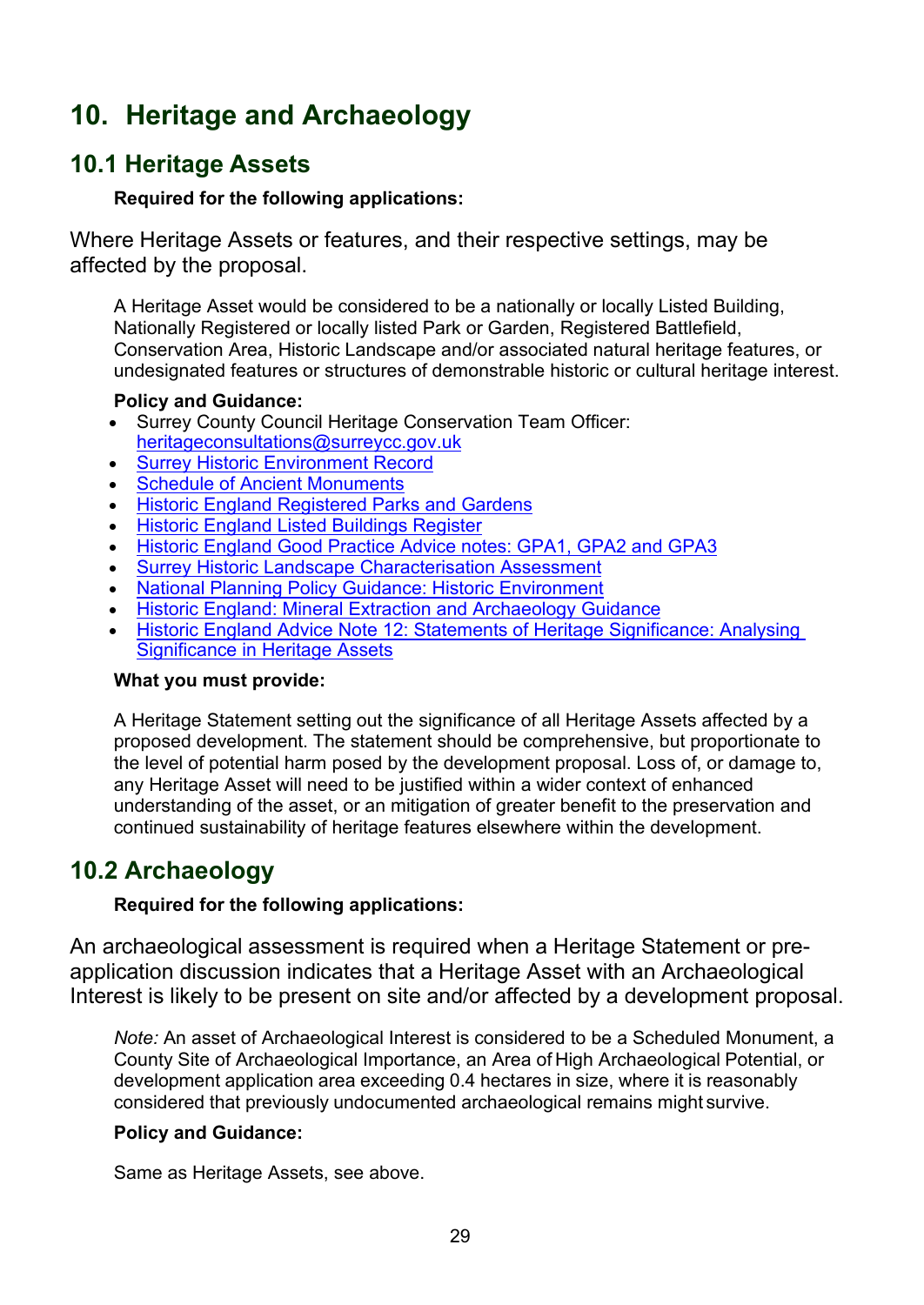#### **What you must provide:**

An assessment should examine the nature and significance of the archaeological resources of the site, in comparison with the nature of the development proposal, and detail the likely implications for the future survival and management of the resource that arise.

All archaeological sites are unique and no two sites are identical in nature. Surrey County Council will therefore address archaeological issues on minerals and waste sites on a case-by-case basis. The Historic England Advice: *Mineral Extraction and Archaeology* is a useful guide for all applicants wishing to understand the archaeological process, which sets out the broad archaeological assessment and evaluation process, and the range of techniques and possible outcomes and results that may be necessary as a result. Surrey County Council will expect applicants to supply sufficient information to allow appropriate archaeological consideration of the implications of proposed extraction operations in advance of the determination of any application.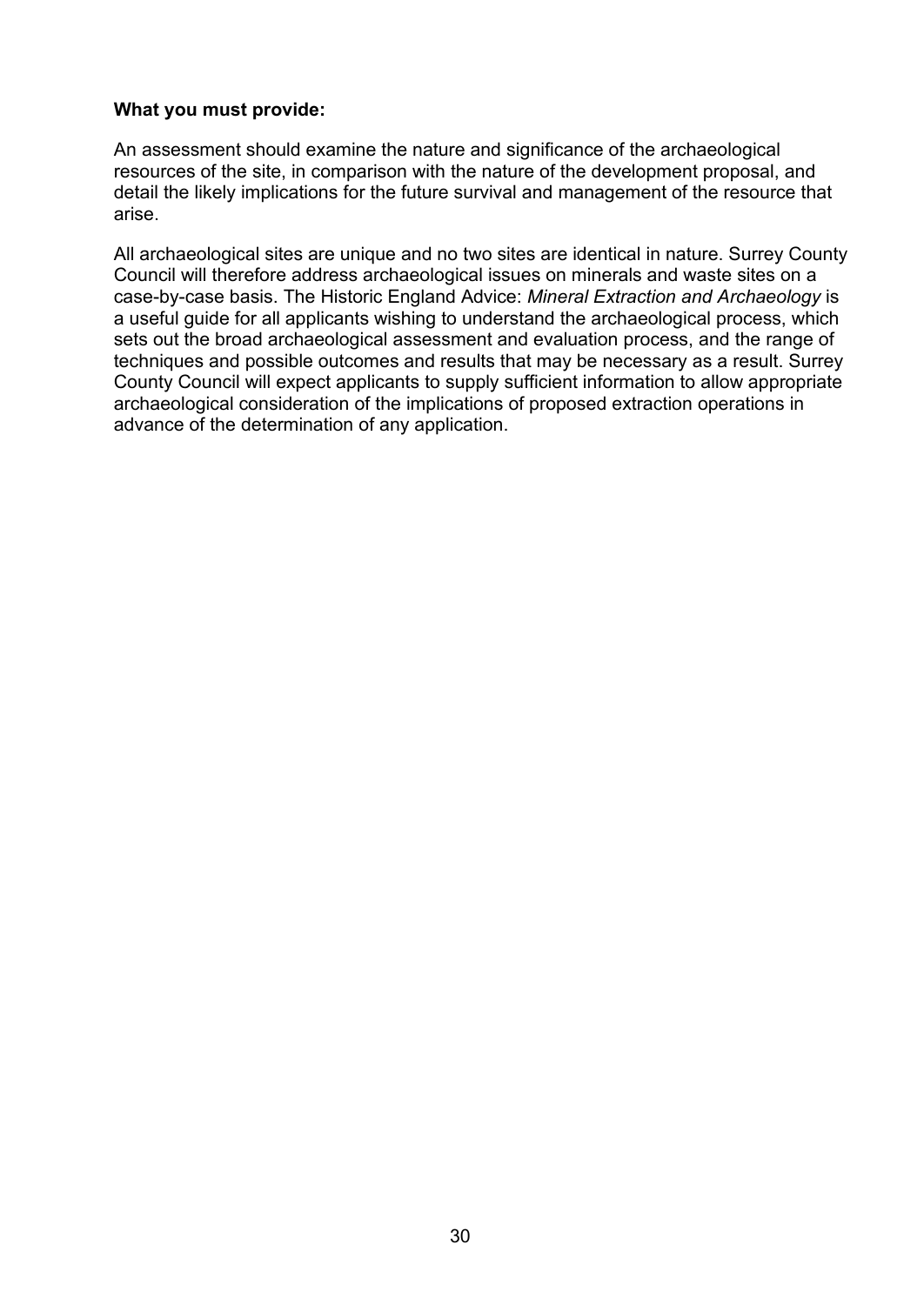# <span id="page-30-0"></span>**11. Amenity**

# <span id="page-30-1"></span>**11.1 Lighting Assessment**

## **Required for the following applications:**

All minerals developments involving any external lighting, including temporary, construction and security lighting.

## **Policy and Guidance:**

- [Department for Communities and Local Government's Lighting in the Countryside](https://webarchive.nationalarchives.gov.uk/20120919202429/http:/www.communities.gov.uk/archived/publications/planningandbuilding/lighting)  [1997](https://webarchive.nationalarchives.gov.uk/20120919202429/http:/www.communities.gov.uk/archived/publications/planningandbuilding/lighting)
- [Guidance Notes for the Reduction of Obtrusive Light \(2020\), Institute of Lighting](https://www.theilp.org.uk/documents/obtrusive-light/)  **[Professionals](https://www.theilp.org.uk/documents/obtrusive-light/)**
- [Bats Conservation Trust: Guidance on Bats and Lighting](https://www.bats.org.uk/news/2018/09/new-guidance-on-bats-and-lighting)
- [An appropriately qualified Lighting Engineer](https://www.theilp.org.uk/resources/consultants/)
- [National Planning Policy Guidance: Light pollution](https://www.gov.uk/guidance/light-pollution)

## **What you must provide:**

An assessment providing full details of any external lighting including details of:

- The number, type, location and height of any lighting including those on columns and/or buildings.
- The intensity of the installation (in Lux levels) and spill patterns shown on a plan.
- The proposed hours of use.
- Potential for impacts on ecological features.
- Proposed mitigation measures.
- Measures for unforeseen impacts and monitoring.

# <span id="page-30-2"></span>**11.2 Noise Assessment**

## **Required for the following applications:**

Where the development:

- Is likely to affect sensitive land uses such as dwelling, school, or carehome.
- Involves the use of mobile site plant, processing plant or machinery such as a crusher, screener, conveyor, or trammel.
- Involves engineering activities such as earth moving, bund creation or soil stripping
- Is likely to affect a designated (international, national or local) Nature Conservation or Geological site.
- Is to be located within the AONB and Area of Great Landscape Value.

## **Policy and Guidance:**

- [A qualified acoustic specialist.](http://www.ioa.org.uk/)
- Borough or District Council Environmental Health Officer.
- ["Guidelines for Noise and Vibration Assessment and Control –](https://www.surreycc.gov.uk/__data/assets/pdf_file/0019/16453/Surrey-Noise-Guidelines-January-2020.pdf) Minerals, Waste [and Other County Development" Surrey County Council \(PDF\)](https://www.surreycc.gov.uk/__data/assets/pdf_file/0019/16453/Surrey-Noise-Guidelines-January-2020.pdf)
- [National Planning Policy Guideline: Noise](https://www.gov.uk/guidance/noise--2)
- [National Planning Policy Guideline: Minerals](https://www.gov.uk/guidance/minerals)
- BS 4142:2014 "Methods for rating and assessing industrial and commercial sound"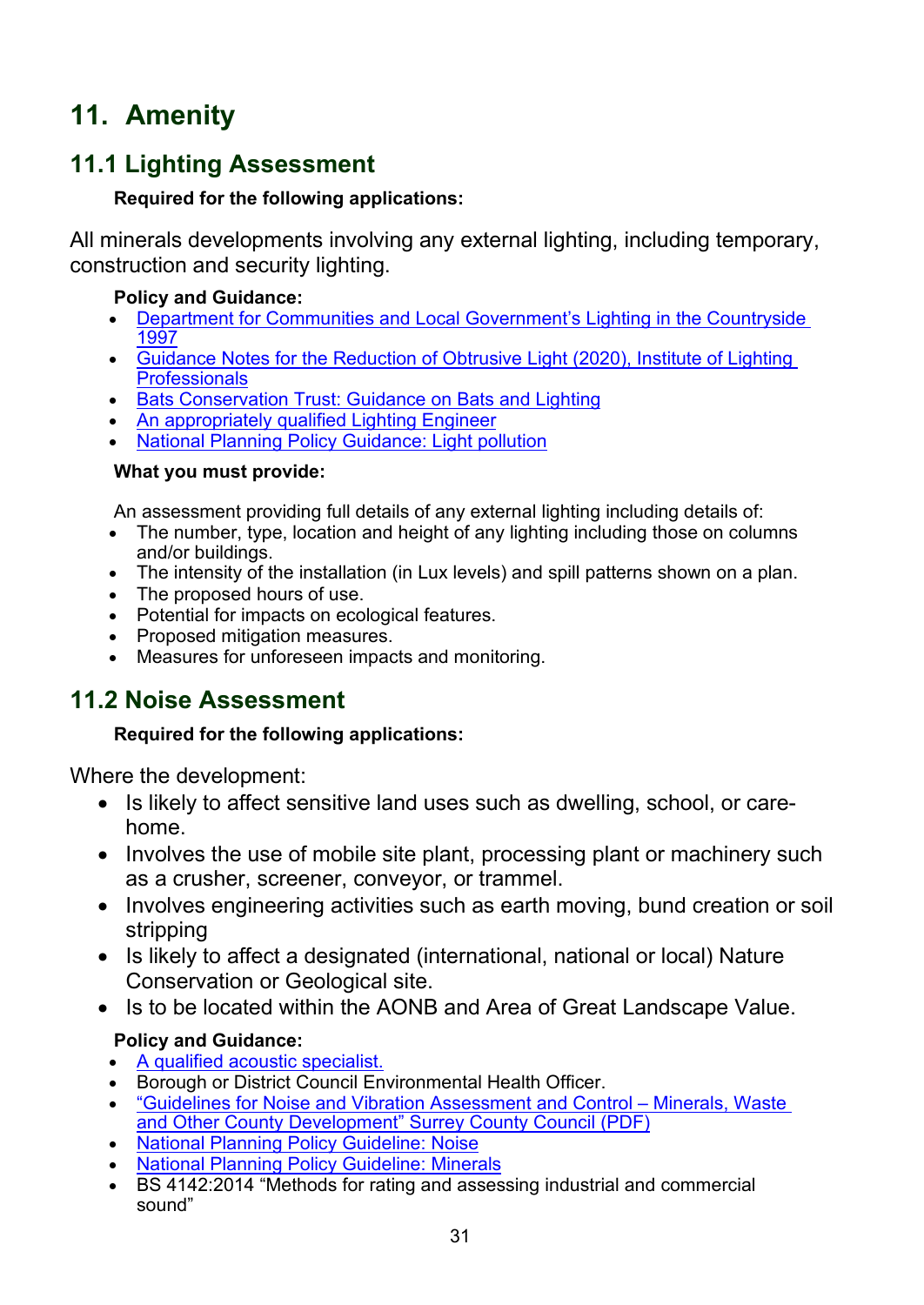• BS 5228-1:2009+A1:2014 "Code of practice for noise and vibration control on construction and open sites. Noise"

#### **What you must provide:**

A noise assessment outlining the existing noise climate (established normally by measurement) and the impact of the proposed development assessment from the noise viewpoint using prediction and measurement techniques as appropriate for any potential noise sensitive development in the locality. If mitigation measures are proposed the impact of noise on sensitive locations should be assessed following implementation of the proposed mitigation measures.

For any noise sensitive development, existing or consented, potentially affected by the minerals development, a noise assessment should be prepared by a competent person that defines the baseline sound environment, following appropriate guidance, usually established through measurement, and the impact of the proposed development using prediction and measurement techniques as appropriate. Where criteria in appropriate guidance may be exceeded, mitigation measures should be provided such that the criteria are not exceeded.

# <span id="page-31-0"></span>**11.3 High Pressure Pipeline Search**

Pipeline operators do not have statutory powers although may have legal agreements in place on land and clearly this is a matter that has significant health and safety implications.

#### **Required for the following applications:**

For all developments involving excavation or below ground works. There are special requirements for safe working in close proximity to a high pressure pipeline and proposed works require approval from a pipeline operator prior to commencing.

#### **Policy and Guidance:**

- [Linesearch before u dig](https://www.linesearchbeforeudig.co.uk/)
- [National Grid: Dial before you dig \(PDF\)](https://www.nationalgrid.com/sites/default/files/documents/33969-Dial%20before%20you%20dig%20-%20your%20at-a-glance%20guide.pdf)
- [Cadent Gas Network](https://cadentgas.com/help-advice/digging-safely)
- **[Southern Gas Network](https://www.sgn.co.uk/help-and-advice/digging-safely)**

#### **What you must provide:**

For all developments involving excavation or below ground works. There are special requirements for safe working in close proximity to a high pressure pipeline and proposed works require approval from a pipeline operator prior to commencing.

## <span id="page-31-1"></span>**11.4 Open Space Assessment including Rights of Way**

#### **Required for the following applications:**

Any development proposals that would result in the loss of open space, or have implications for Public Rights of Way.

#### **Policy and Guidance:**

**[Surrey Minerals Plan Core Strategy Development](https://www.surreycc.gov.uk/__data/assets/pdf_file/0007/81439/Adopted-Core-Strategy-Development-Plan-Document.pdf) Plan Document Policy** [Protecting Communities and the Environment \(PDF\)](https://www.surreycc.gov.uk/__data/assets/pdf_file/0007/81439/Adopted-Core-Strategy-Development-Plan-Document.pdf)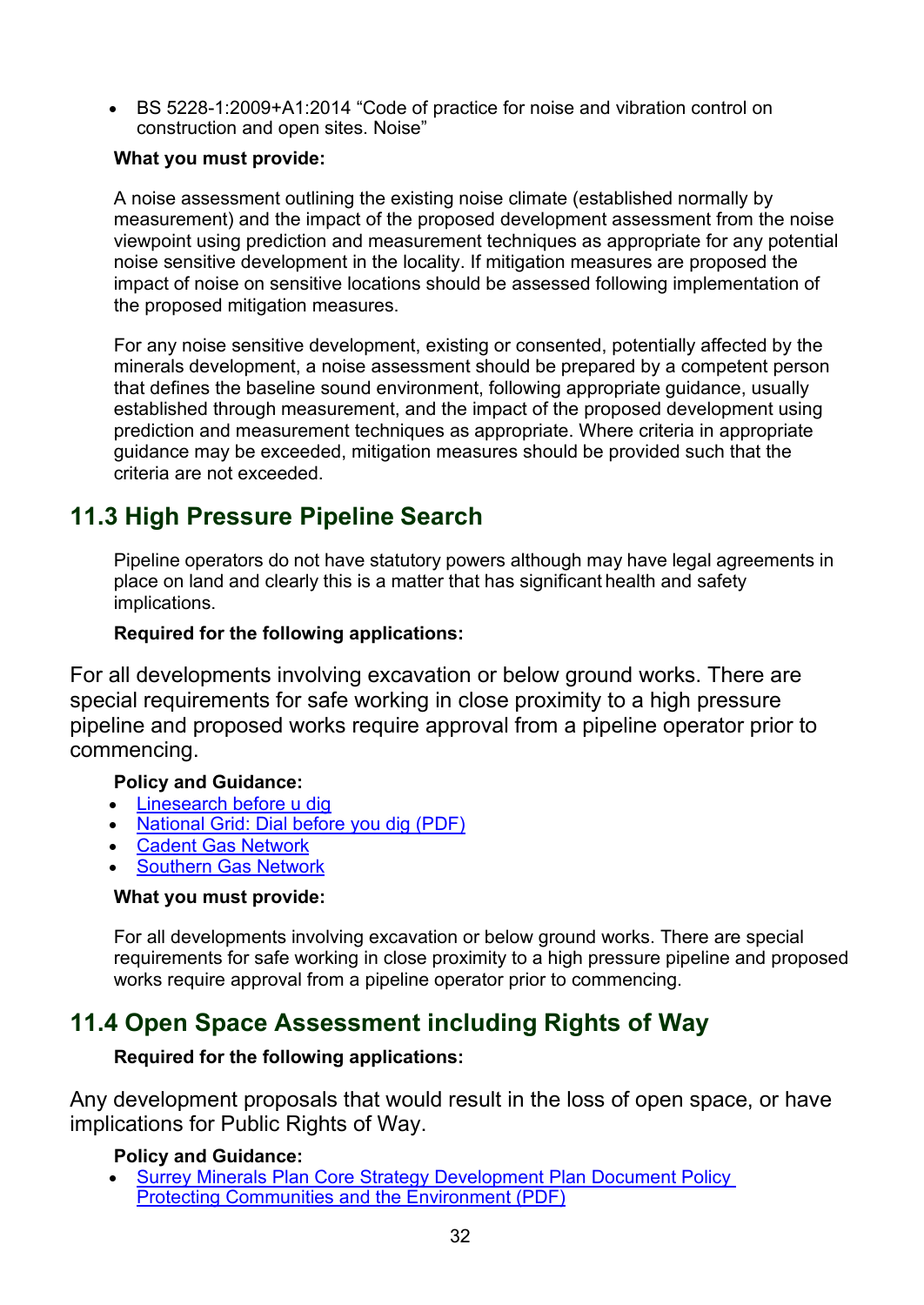- [Surrey County Council's Countryside Access Team](https://www.surreycc.gov.uk/environment-housing-and-planning/countryside)
- Rights of Way shown on [Surrey Interactive Map](http://www.surreycc.gov.uk/maps/surrey-interactive-map)
- [Rights of Way Improvement Plan \(ROWIP\)](https://www.surreycc.gov.uk/land-planning-and-development/countryside/footpaths-byways-and-bridleways/rights-of-way-improvement-plan)
- National Planning Policy Guidance: Open space, sports and recreational facilities, [public rights of way and local green space](https://www.gov.uk/guidance/open-space-sports-and-recreation-facilities-public-rights-of-way-and-local-green-space)

#### **What you must provide:**

An assessment of any open space or Public Rights of Way lost, directly or indirectly affected by a proposed development including any measures to replace or compensate for such impacts and identification of any opportunities to improve facilities for walkers, cyclists, horse riders. This includes any right of way which is outside a site boundary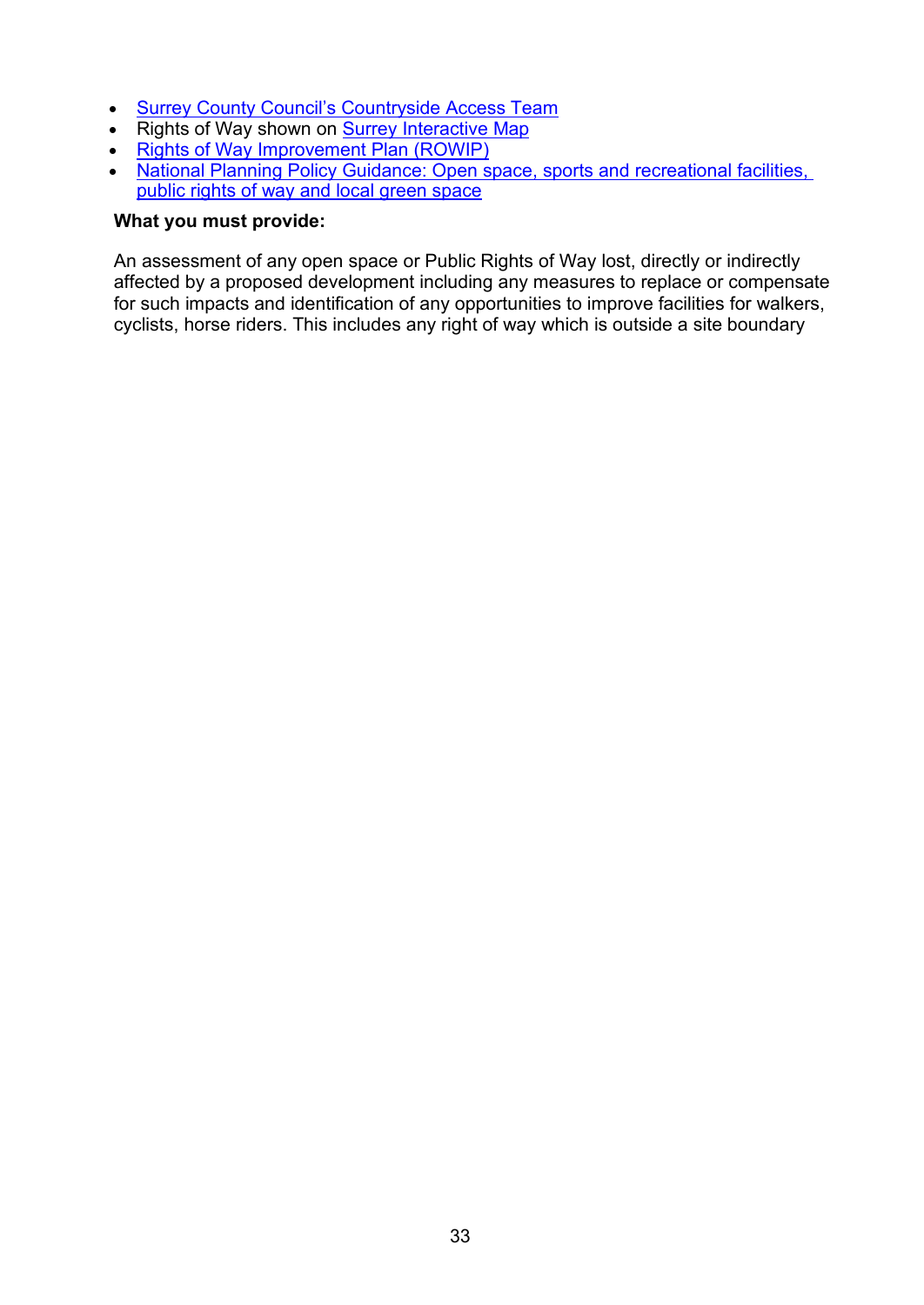# <span id="page-33-0"></span>**12. Airport Safeguarding**

# <span id="page-33-1"></span>**12.1 Airport Safeguarding Statement**

## **Required for the following applications:**

All applications within the consultation area of civil and military aerodromes and airstrips [including Heathrow, Gatwick, Biggin Hill, Farnborough, Fairoaks, Northolt, Odiham] and where:

The proposal involves landfilling

The development involves features attractive to hazardous birds such as: amenity landscaping and water features, this includes the enhancement of existing wet areas or water courses and buildings with ledges, gantries and flat roofs.

Where the proposal includes lighting which may impact on airport safety (i.e. dazzling).

Where a proposal involves the venting and flaring of gas.

Where buildings/structures have the potential to impact on navigational aids including Instrument Flight Procedures (IFPs).

Applicants are advised to discuss non-official safeguarding areas with planning officers.

## **Policy and Guidance:**

- [Annex 2 to the DfT/ODPM Circular 01/2003 'Safeguarding Aerodromes, Technical](https://www.gov.uk/government/publications/safeguarding-aerodromes-technical-sites-and-military-explosives-storage-areas)  [Sites & Military Explosives Storage Areas' Direction 2002'](https://www.gov.uk/government/publications/safeguarding-aerodromes-technical-sites-and-military-explosives-storage-areas)
- [Guidance on Civil Aviation Authority \(CAA\) Planning Consultation Requirements](https://publicapps.caa.co.uk/docs/33/20120802GuidanceOnCAAPlanningConsultationRequirementsAug12Update.pdf)  [\(PDF\)](https://publicapps.caa.co.uk/docs/33/20120802GuidanceOnCAAPlanningConsultationRequirementsAug12Update.pdf)
- [The Airport Operators Association \(AOA\) Safeguarding of Aerodromes Advice](http://www.aoa.org.uk/policy-campaigns/operations-safety/)  [Notes: Advice Note 1, 2, 3, 4 and 5 dated August 2016](http://www.aoa.org.uk/policy-campaigns/operations-safety/)

#### **What you must provide:**

The statement should show how the development will not constitute a hazard to air traffic, with or without mitigation proposed.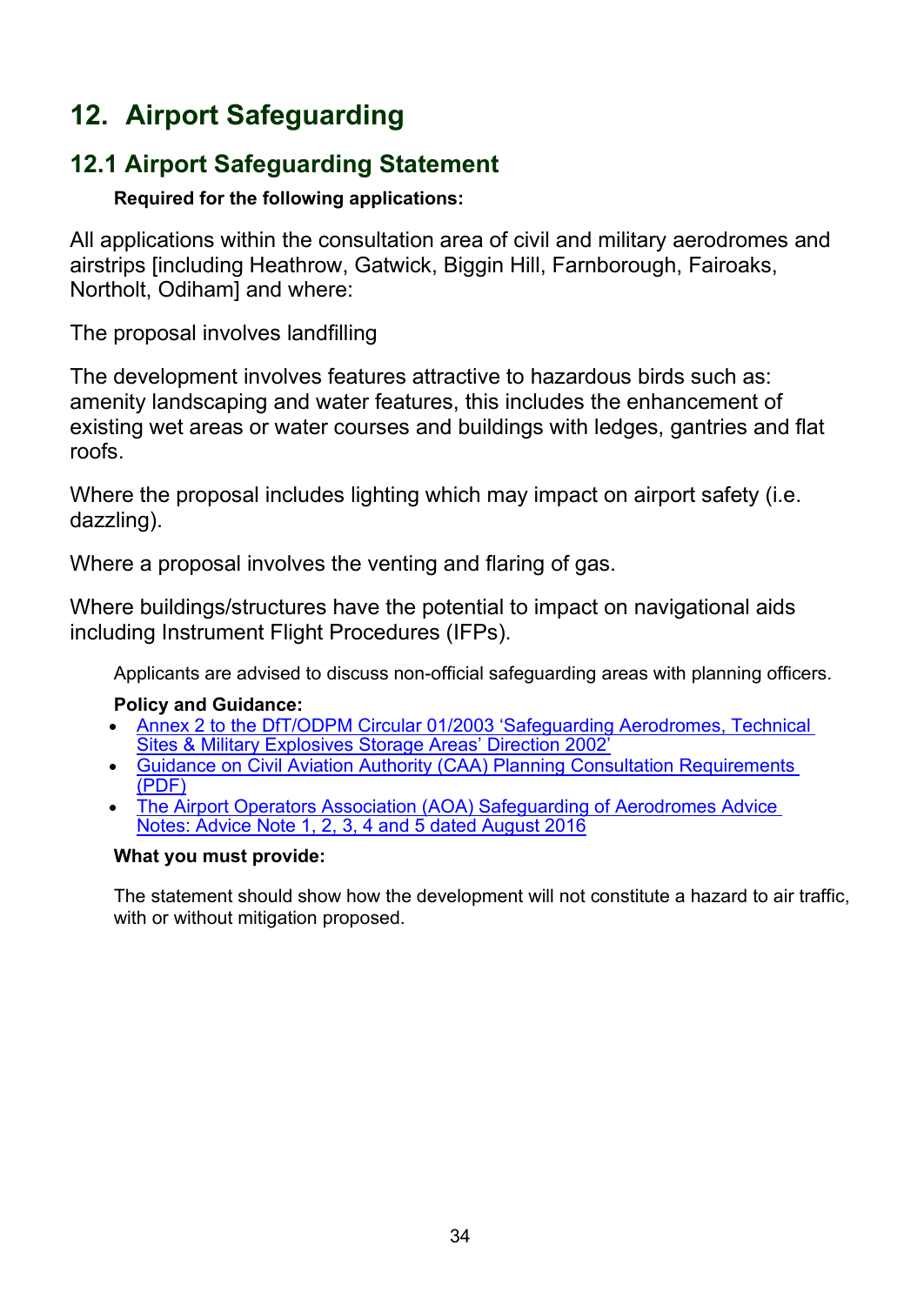# <span id="page-34-0"></span>**13. Sustainable Design and Waste Management**

# <span id="page-34-1"></span>**13.1 Landfill and Landraising Statement**

### **Required for the following applications:**

Any proposal involving landfilling including reworking or reclamation of former mineral sites.

#### **Policy and Guidance:**

- [Landfill \(England and Wales\) Regulations 2002](http://www.legislation.gov.uk/uksi/2002/1559/contents/made)
- [National Planning Policy for Waste](https://www.gov.uk/government/publications/national-planning-policy-for-waste)
- [Surrey Waste Plan: Waste Development and Waste Development Control Policies](https://www.surreycc.gov.uk/land-planning-and-development/minerals-and-waste)
- [National Planning Policy Guidance: Waste](https://www.gov.uk/guidance/waste)

#### **What you must provide:**

Statement on the proposed capacity, amount of material involved, rates of fill, type and source of material, expected levels of settlement including justification thereof, and proposed methods of compaction (pre and post settlement levels).

Demonstration that the amount of fill proposed is the minimum requisite required.

# <span id="page-34-2"></span>**13.2 Sustainable Design and Construction Statement**

#### **Required for the following applications:**

Major Developments (Over 1000 square metres) [As defined in the [General](http://www.legistlation.gov.uk/uksi/2015/595/article/2/made)  [Development Management Procedure 2015](http://www.legistlation.gov.uk/uksi/2015/595/article/2/made) however there isn't a definition of major for use in the AONB – it is a matter for the decision maker to determine whether a proposed development in the AONB context is major development.]

## **Policy and Guidance:**

- [Surrey Waste Plan: Core Strategy and Waste Development Control](https://www.surreycc.gov.uk/__data/assets/pdf_file/0018/30447/Surrey-Waste-Plan-May_2008minusEpages.pdf) Policies (PDF)
- [National Planning Policy Guidance: Climate Change](http://planningguidance.planningportal.gov.uk/blog/guidance/climate-change/)
- [Surrey County Councils Sustainable Construction Standing Advice Note](https://www.surreycc.gov.uk/__data/assets/pdf_file/0006/93516/2016-09-08-Sustainable-Cons-Standing-Advice_p1.pdf)

#### **What you must provide:**

Statement detailing how sustainable forms of design/construction have been incorporated into the new development and any proposed renewable energy technologies. This statement should also set out how waste produced during all stages of development will be minimized and managed in a sustainable manner, including the following details:

- What type of waste will be generated.
- How the waste will be managed.
- Which contractors will be used to ensure the waste is correctly recycled or disposed of responsibly and legally.

# <span id="page-34-3"></span>**13.3 Economic Statement**

## **Required for the following applications:**

Where significant economic growth or regeneration benefits apply, or might be enabled, by a major waste management proposal.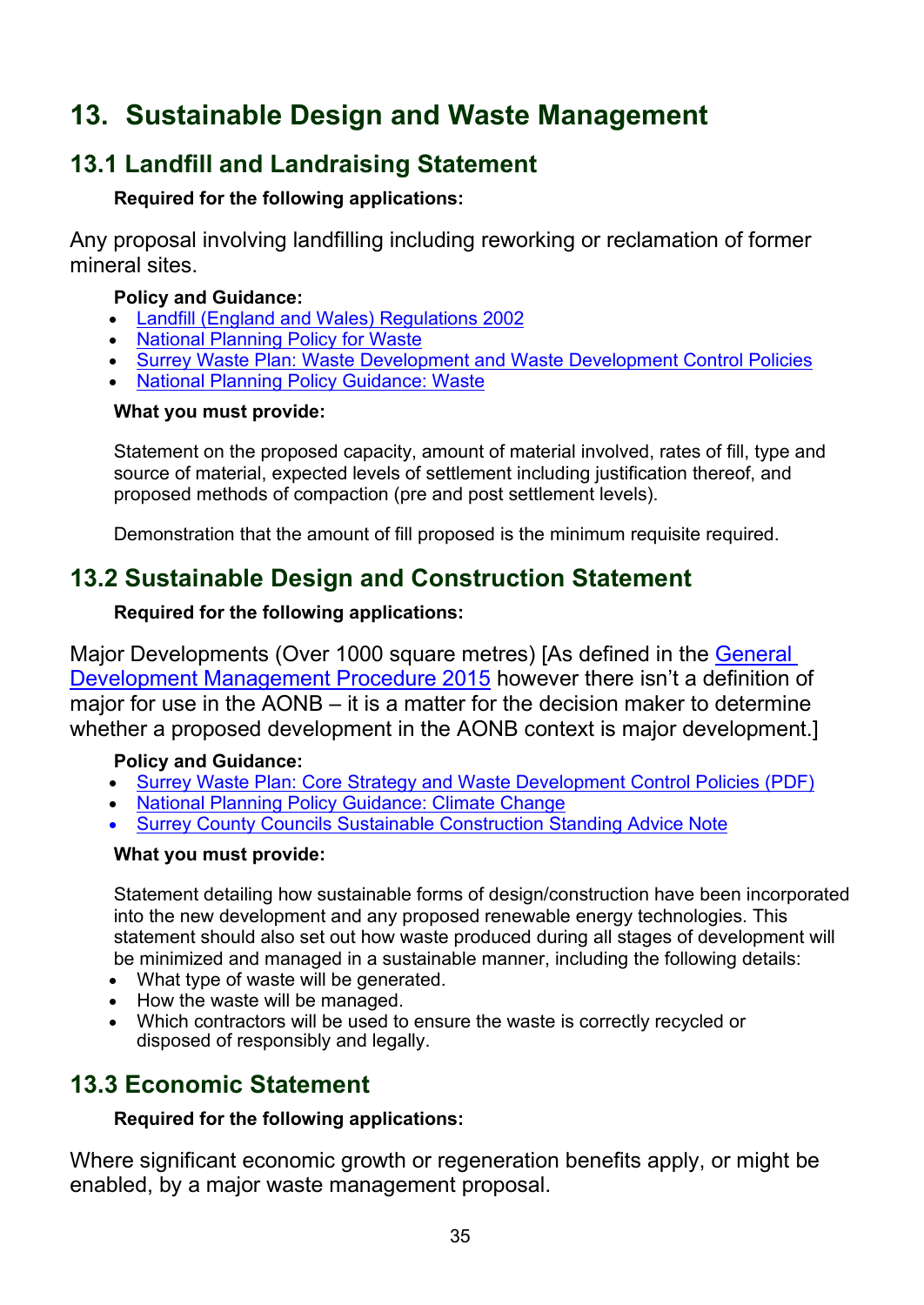# **Policy and Guidance:**<br>• S70(2) of the Town a

- S70(2) [of the Town and Country Planning Act 1990](http://www.legislation.gov.uk/ukpga/1990/8/section/70)<br>• National Planning Policy Framework: Building a stro
- **Example 2018** National Planning Policy Framework: Building a strong, competitive economy [\(PDF\)](https://assets.publishing.service.gov.uk/government/uploads/system/uploads/attachment_data/file/810197/NPPF_Feb_2019_revised.pdf)
- Surrey Waste Plan: Core Strategy

#### **What you must provide:**

Explanation of any economic benefits from the proposed development, including new jobs created or supported and community benefits providing evidence where relevant.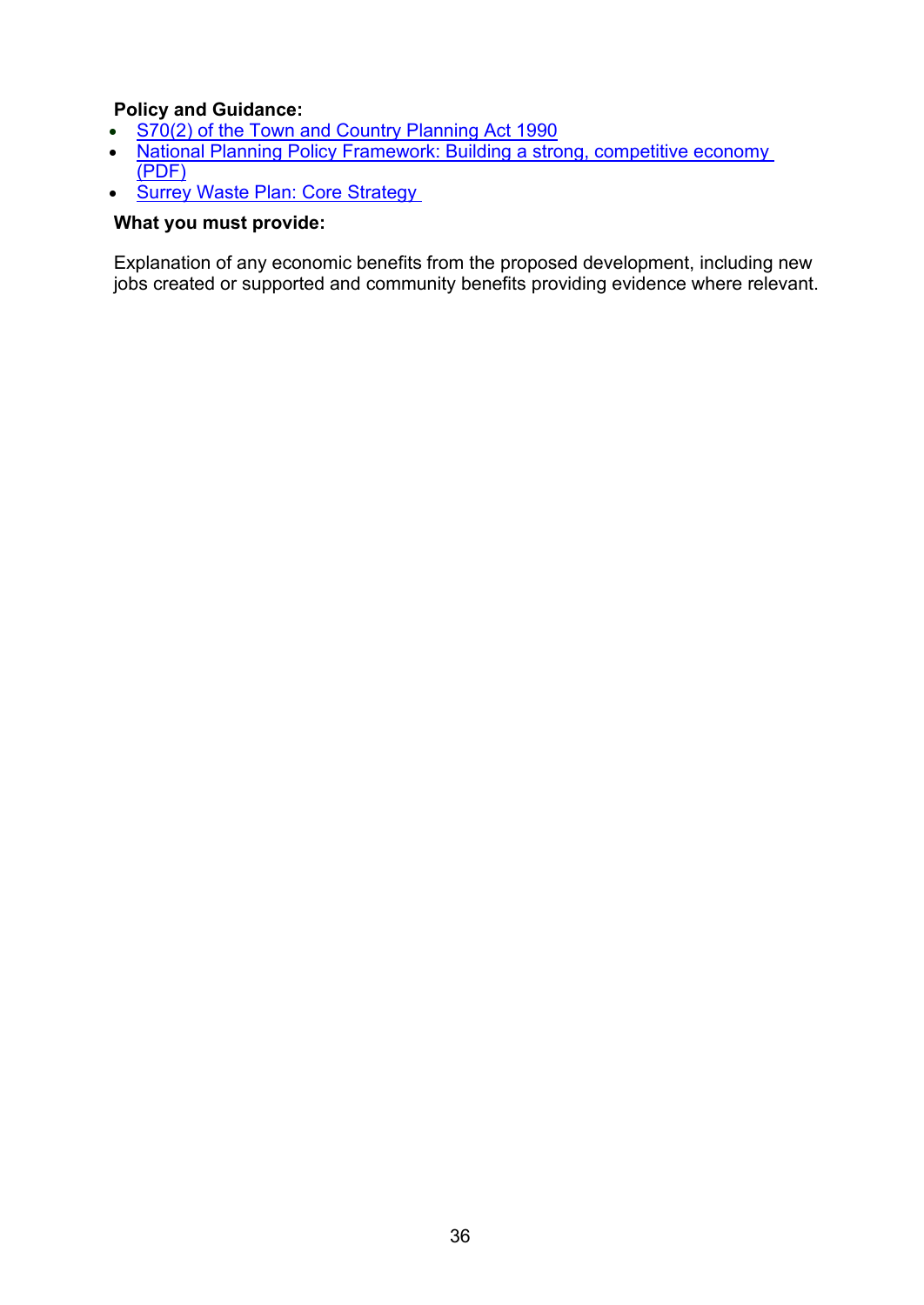# <span id="page-36-0"></span>**14. Community Involvement**

# <span id="page-36-1"></span>**14.1 Statement of Community Involvement**

#### **Required for the following applications:**

For any proposals with substantial community interest.

Any proposal where this is a requirement under Section 61 (w) of the Localism Act 2011 when enacted and required by the Town and County Planning (Development Management Procedure) (England) Order 2015 subsequent regulations.

#### **Policy and Guidance:**

- [Surrey County Council's Statement of Community Involvement](https://www.surreycc.gov.uk/land-planning-and-development/minerals-and-waste/statement-of-community-involvement)
- Section 61W of the Localism Act 2011 (when enacted)
- The Local Government Association, British Property Federation & Others.
- [The Ten Commitments to Effective Pre-application engagement \(PDF\)](http://www.rtpi.org.uk/media/844002/10%20commitments%20for%20effective%20pre-application%20engagement.pdf)
- [National Planning Policy Guidance: Before submitting an application](http://planningguidance.planningportal.gov.uk/blog/guidance/before-submitting-an-application/)

#### **What you must provide:**

A Statement explaining how the applicant has complied with the pre-application engagement recommendation made in Surrey County Council's Statement of Community involvement.

Developers are encouraged to inform the community of their plans to ensure that a link is established at an early stage in the process.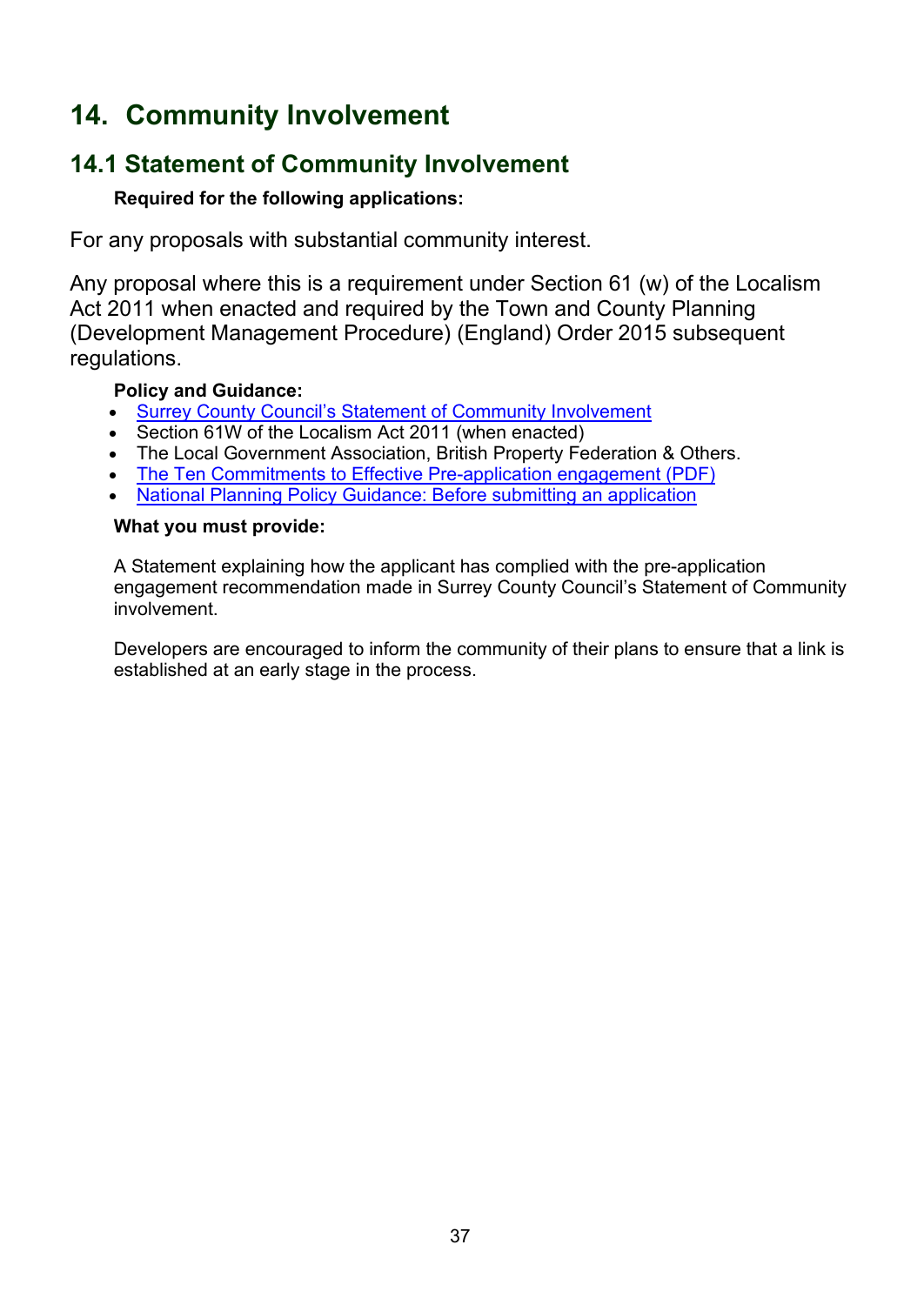# <span id="page-37-0"></span>**Appendix 1: List of Planning Departments of Local Borough and District Councils in Surrey**

- [Elmbridge](http://www.elmbridge.gov.uk/planning/)
- [Epsom and Ewell](http://www.epsom-ewell.gov.uk/planning-applications)
- [Guildford](https://www.guildford.gov.uk/planningservices)
- Mole [Valley](http://www.mole-valley.gov.uk/index.cfm?articleid=16303)
- [Reigate and](https://www.reigate-banstead.gov.uk/info/20043/planning?oldUrl) Banstead
- [Runnymede](https://www.runnymede.gov.uk/article/13814/Planning-and-Building-Control)
- [Spelthorne](https://www.spelthorne.gov.uk/planning)
- [Surrey](http://www.surreyheath.gov.uk/planning) Heath
- [Tandridge](https://www.tandridge.gov.uk/Planning-and-building/Planning-applications-and-enforcement)
- [Waverley](http://www.waverley.gov.uk/planning)
- [Woking](https://www.woking.gov.uk/planning)